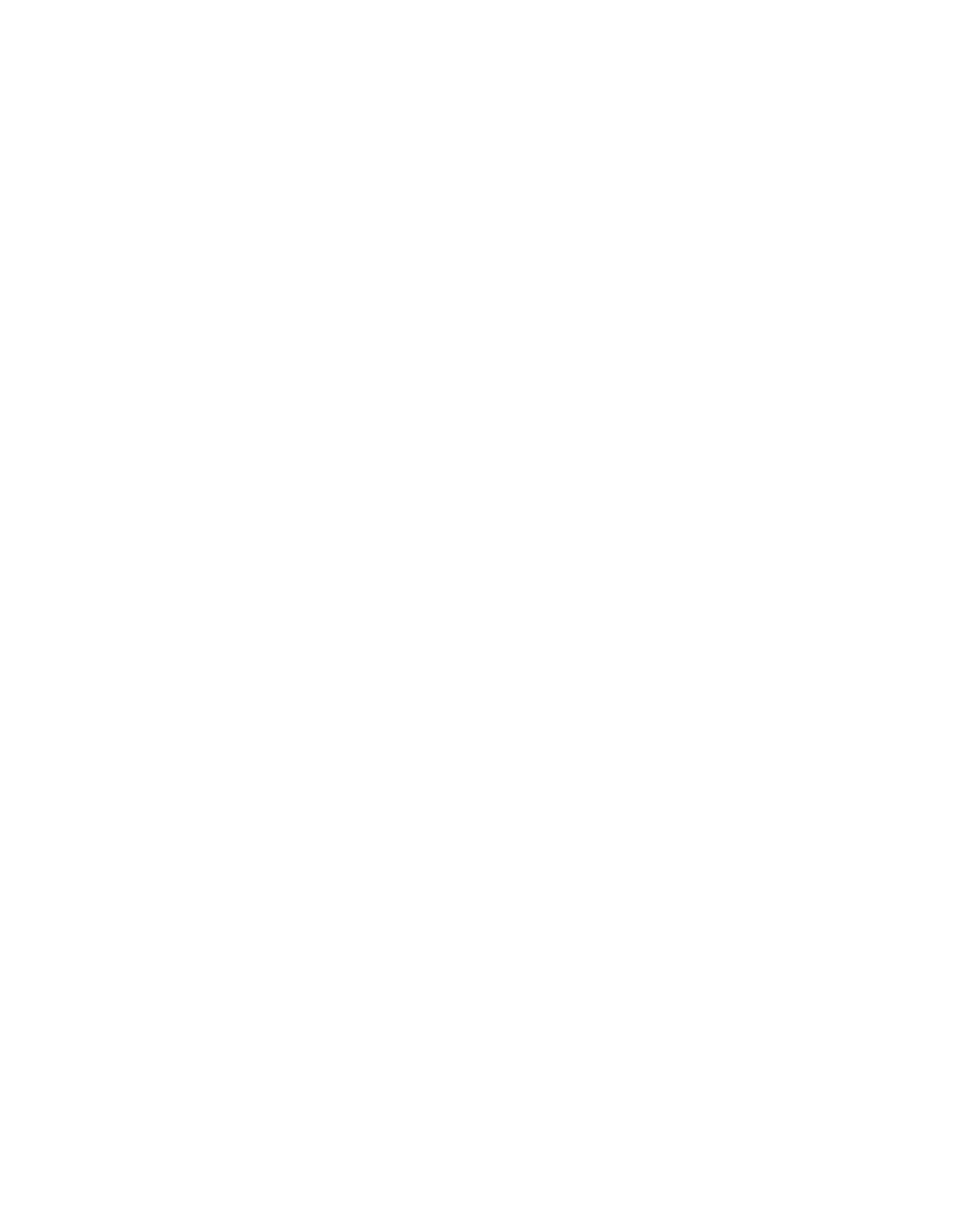

**ANLLCO** 3700H Hillside Leveling System<br>For 5088,6088, and 7088 Case IH Combines

# **TABLE OF CONTENTS**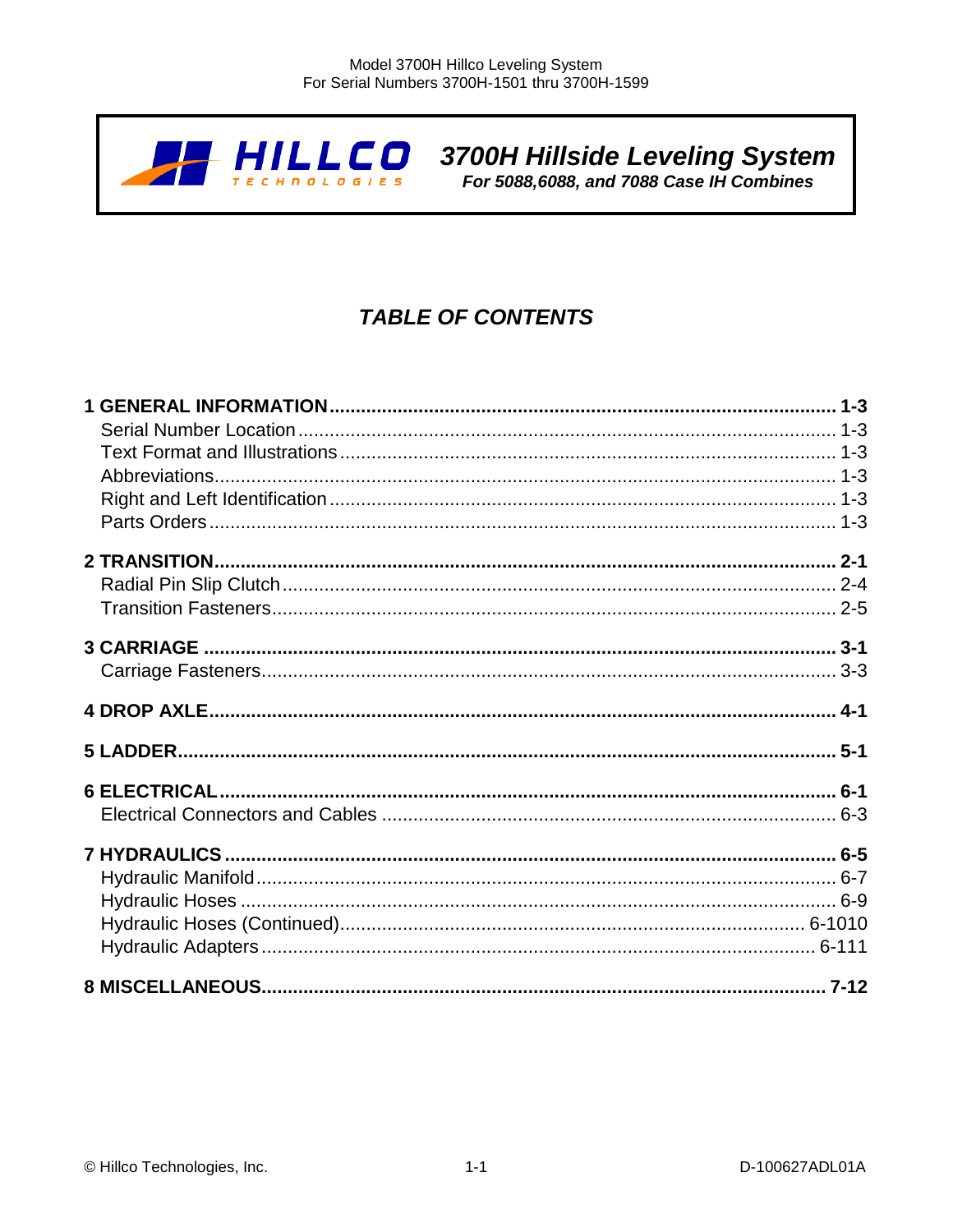| Hillco Technologies, Inc.  |  |
|----------------------------|--|
| 107 1 <sup>st</sup> Avenue |  |
| Nezperce Id. 83543         |  |

Fax 208.937.2280<br>Phone 208.937.2461 Phone 208.937.2461<br>Toll Free 800.937.2461 Toll Free 800.937.2461

www.hillcotechnologies.com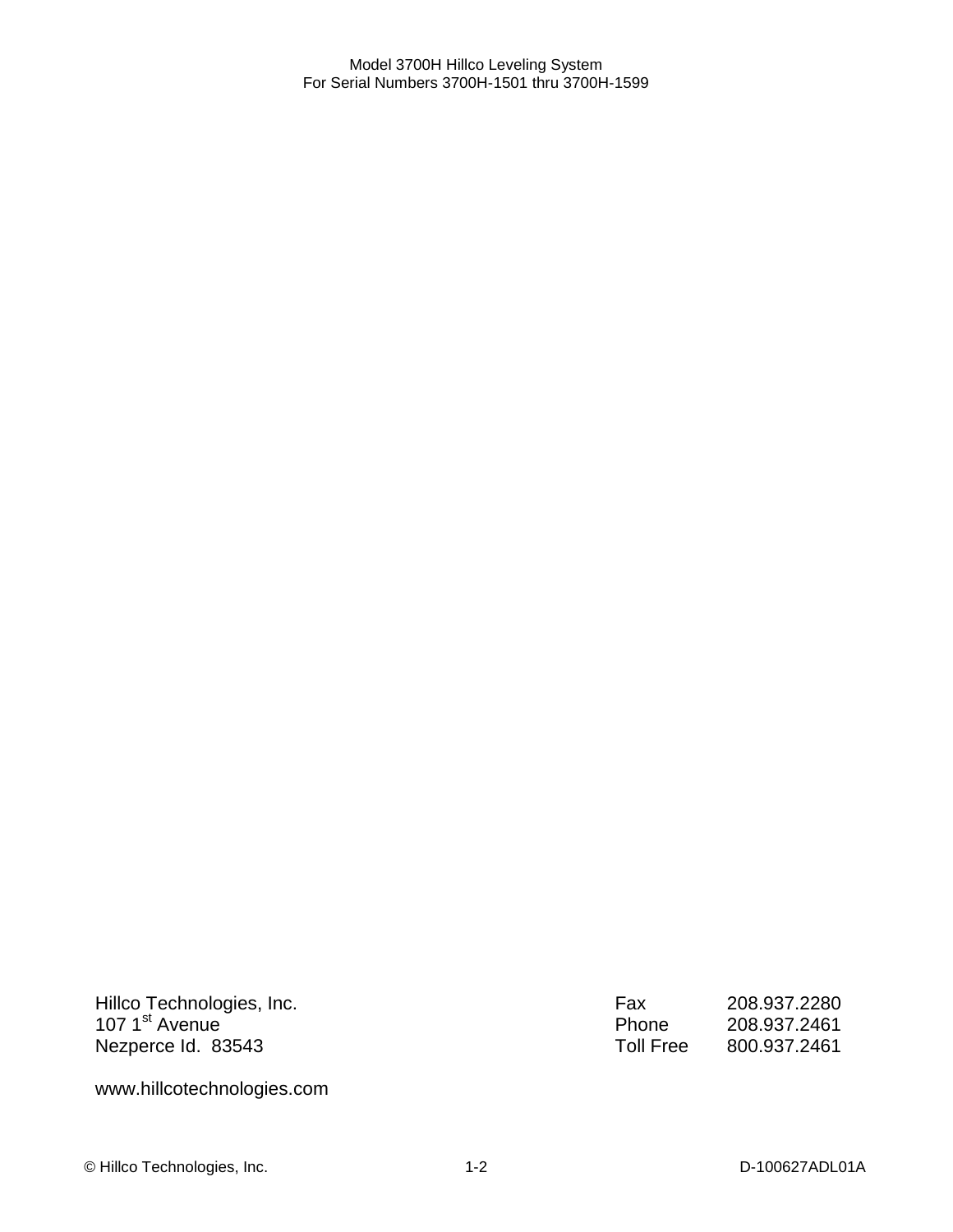### <span id="page-4-1"></span><span id="page-4-0"></span>*SERIAL NUMBER LOCATION*



### <span id="page-4-2"></span>*TEXT FORMAT AND ILLUSTRATIONS*

The arrangement of this parts catalog is for easy identification of parts. All parts are illustrated in exploded views in proper relation to each other. Some diagrams refer to other pages for further information. Reference numbers used in the illustrations refer to line numbers in the part lists. The part lists appear to the right or below all diagrams and correspond with those diagrams. Included in the part lists, along with the reference numbers are part numbers, part descriptions and the quantity of the part required per leveling system.

### <span id="page-4-3"></span>*ABBREVIATIONS*

**SN** "Serial Number" refers to the serial number given to each leveling system (by Hillco Technologies), as well as the serial number given to the combine (by the specific combine manufacturer) the leveling system is installed. See above for the leveling system's serial number location. This abbreviation is used interchangeably in both instances. Each Model 3700H Leveling System uses the following serial number format: 3700H-XXXX (sequential numbers).

**ASM** "Assembly" refers to a whole grouping of parts (shown in the diagram corresponding with the page where "ASM" is shown unless otherwise noted). Some assemblies have parts that are sold separately, however some must be purchased as a single unit. Hillco Product Specialists will be able to assist you with any questions.

**NS** "Not Shown" refers to a part that is not depicted in the illustration.

### <span id="page-4-4"></span>*RIGHT AND LEFT IDENTIFICATION*

The reference to right-hand and left-hand in this catalog is identified by the operator sitting in the operator's seat, looking toward the front of the machine (in normal forward travel).

### <span id="page-4-5"></span>*PARTS ORDERS*

Orders must specify product model, serial number, correct part number, complete description, quantity required, method of shipment, shipping address, and billing address.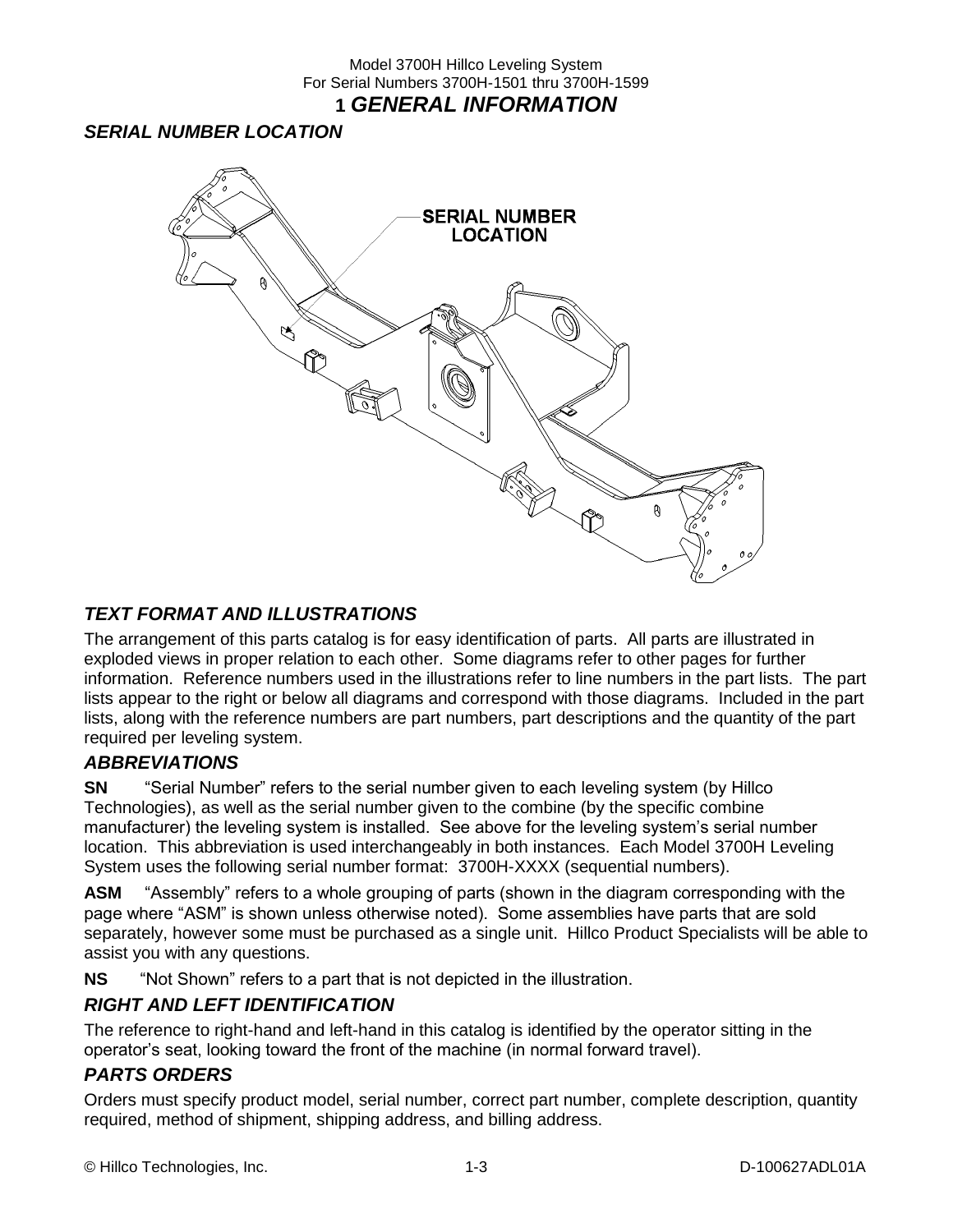**2** *TRANSITION*

<span id="page-5-0"></span>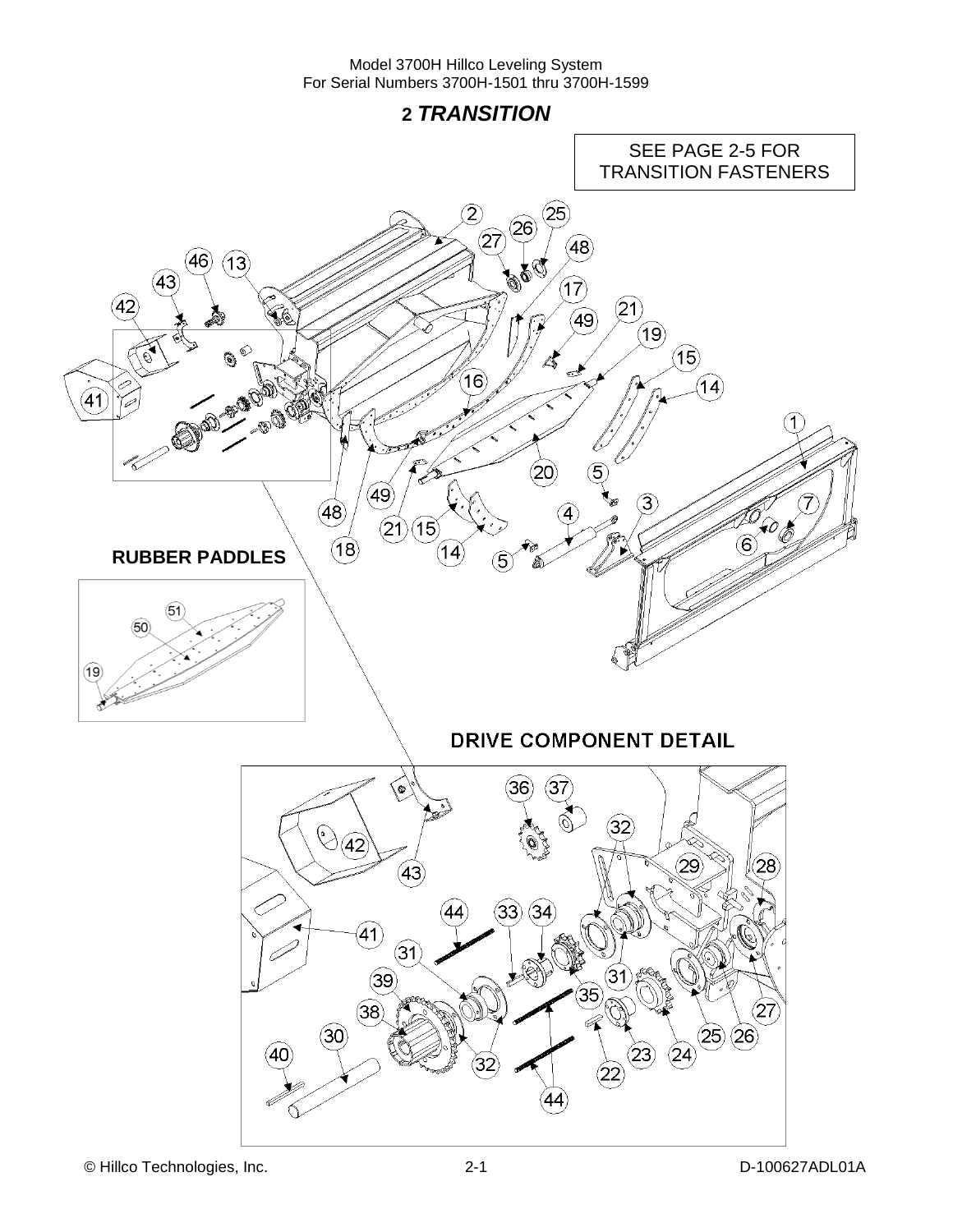|                 | <b>TRANSITION COMPONENTS</b> |                |                                |                         |  |  |
|-----------------|------------------------------|----------------|--------------------------------|-------------------------|--|--|
| REF.            | PART NO.                     | QTY.           | <b>PART NAME</b>               | <b>NOTES</b>            |  |  |
| <b>ASM</b>      | LA-267711                    | 1              | <b>TRANSITION COMPLETE ASM</b> |                         |  |  |
| 1               | LA-251514                    | 1              | <b>TA ASM</b>                  |                         |  |  |
| $\overline{2}$  | LA-267161                    | 1              | <b>TT ASM</b>                  |                         |  |  |
| 3               | LA-255141                    | 1              | TM MOUNT ASM, ROD              |                         |  |  |
| $\overline{4}$  | HC-100706                    | 1              | <b>CYLINDER, SLAVE</b>         | SEE HYDYRAULIC PAGE 6-6 |  |  |
| $\overline{5}$  | LA-229071                    | 2              | TM PIN ASM, TRIM CYLINDER      |                         |  |  |
| $\overline{6}$  | LTP-241721                   | 1              | <b>BUSHING, PIVOT</b>          |                         |  |  |
| $\overline{7}$  | LM-226841                    | 1              | TM COLLAR, PIVOT               |                         |  |  |
| $\overline{8}$  | LM-270201                    | 1              | TM LINKAGE, LH HDR LOCK        |                         |  |  |
| $\overline{9}$  | LM-270211                    | 1              | TM LINKAGE, RH HDR LOCK        |                         |  |  |
| $\overline{10}$ | LA-270251                    | 1              | TM ASM, RH HDR LATCH           |                         |  |  |
| 11              | LA-270261                    | 1              | TM ASM, LH HDR LATCH           |                         |  |  |
| $\overline{12}$ | LA-253621                    | 1              | TM ASM, HYDRAULIC COUPLER      |                         |  |  |
| 13              | LM-251791                    | 2              | TM SPACER, EYEBOLT             |                         |  |  |
| 14              | LP-249871                    | $\overline{2}$ | TM UHMW, BACKING               |                         |  |  |
| $\overline{15}$ | LM-255121                    | $\overline{2}$ | TM PLATE, BACKING              |                         |  |  |
| 16              | LM-255182                    | 1              | TM PLATE, WEAR BOTTOM          |                         |  |  |
| 17              | LM-255192                    | 1              | TM PLATE, WEAR LH              |                         |  |  |
| 18              | LM-255202                    | 1              | TM PLATE, WEAR RH              |                         |  |  |
|                 |                              |                | <b>BEATER SHAFT</b>            |                         |  |  |
| 19              | LA-251632                    | 1              | TB ASM, SHAFT                  |                         |  |  |
| 20              | LM-251002                    | 2              | TB PADDLE, METAL               |                         |  |  |
| 21              | LM-262811                    | $\overline{2}$ | TM STRIPPER, BEATER SHAFT      |                         |  |  |
| 22              | LS-212701                    | 1              | TM KEY, BEATER DRIVE           |                         |  |  |
| 23              | MC-135511                    | 1              | HUB, SPLIT TAPER 1-7/16        |                         |  |  |
| 24              | MC-136151                    | 1              | SPROCKET, 80P, 14T TAPER BORE  |                         |  |  |
| 25              | MC-101339                    | 1              | FLANGETTES, RND BEARING (PAIR) |                         |  |  |
| 26              | MC-100548                    | $\overline{2}$ | INSERT, BEARING, 1-7/16        |                         |  |  |
| 27              | LA-243691                    | 2              | TM ASM, INNER FLANGETTE        |                         |  |  |
| 28              | LP-263111                    | $\overline{2}$ | TM SPACER, BEATER BEARING      |                         |  |  |
| <b>NS</b>       | LM-213243                    | 1              | TM CHAIN, 30 PIN 80 P          |                         |  |  |
| <b>NS</b>       | MC-142871                    | 1              | LINK, CONNECTING, 80P          |                         |  |  |
| <b>NS</b>       | MC-142881                    | 1              | LINK, OFFSET, 80P              |                         |  |  |

*Continued on next page*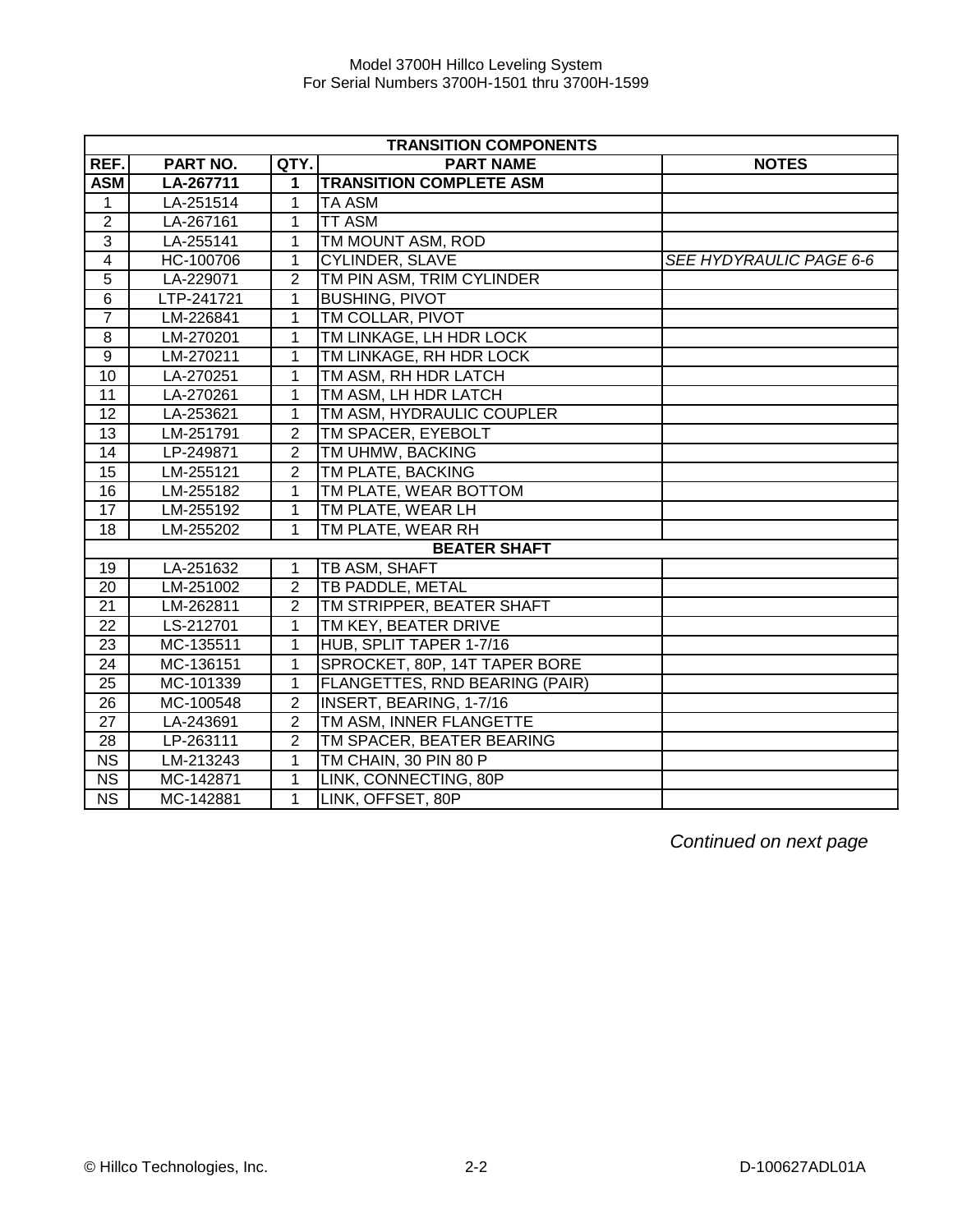|                        | <b>TRANSITION THROAT JACK SHAFT</b> |                |                                                 |                             |  |
|------------------------|-------------------------------------|----------------|-------------------------------------------------|-----------------------------|--|
| 29                     | LA-267351                           | 1              | TM ASM, JS MOUNT                                |                             |  |
| 30                     | LM-267361                           | 1              | TT SHAFT, JACK                                  |                             |  |
| 31                     | MC-100548                           | 2              | INSERT, BEARING, 1-7/16                         |                             |  |
| 32                     | MC-101339                           | $\overline{2}$ | <b>FLANGETTES, RND BEARING (PAIR)</b>           |                             |  |
| 33                     | LS-212701                           | 1              | TM KEY, JACK SHAFT                              |                             |  |
| 34                     | MC-135511                           | 1              | HUB, SPLIT TAPER 1-7/16                         |                             |  |
| 35                     | MC-135491                           | 1              | SPROCKET, 80P, 11T TAPER BORE                   |                             |  |
| 36                     | MC-100237                           | 1              | SPROCKET, IDLER, 60P, 15T, 5/8B                 |                             |  |
| 37                     | LM-251881                           | 1              | TM SPACER, 60P IDLER SPROCKET                   |                             |  |
| 38                     | LA-259821                           | 1              | RADIAL PIN SLIP CLUTCH                          | SEE RPSC PAGE 2-3           |  |
| 39                     | LM-226532                           | 1              | TM SPROCKET, RADIAL SLIP CLUTCH                 |                             |  |
| 40                     | LS-244471                           | 1              | TM KEY, RADIAL SLIP CLUTCH                      |                             |  |
| $\overline{\text{NS}}$ | LP-251783                           | 1              | TM CHAIN, 70 PIN #60                            |                             |  |
| $\overline{\text{NS}}$ | MC-139361                           | 1              | LINK, CONNECTING, 60P                           |                             |  |
| $\overline{\text{NS}}$ | MC-139371                           | 1              | LINK, OFFSET, 60P                               |                             |  |
|                        |                                     |                | <b>FEEDER HOUSE BEATER DRIVE</b>                |                             |  |
| 41                     | LA-267431                           | 1              | TM ASM, FRONT SHIELD                            |                             |  |
| 42                     | LA-267441                           | 1              | TM ASM, REAR SHIELD                             |                             |  |
| 43                     | LA-267451                           | 1              | TM ASM, REAR SHIELD MOUNT                       |                             |  |
| 44                     | LM-263021                           | 3              | TM ALL THREAD, MAIN DRIVE SHIELD                |                             |  |
| 45                     | LM-270191                           | 1              | TM ARM, RH LOWER PIVOT                          |                             |  |
| 46                     | LA-267491                           | 1              | TM ASM, TRANSITION DRIVE                        |                             |  |
| 47                     | LA-270272                           | 1              | TM ASM, HDR LATCH CROSS SHAFT                   |                             |  |
|                        |                                     |                | <b>OPTIONS FOR COMBINES WITH STEEL PADDLES</b>  |                             |  |
| 48                     | LM-259861                           | 2              | TM PLATE, NARROWING                             |                             |  |
| 49                     | LA-259881                           | $\overline{2}$ | TM ASM, ANTI-WRAP                               |                             |  |
|                        |                                     |                | <b>OPTIONS FOR COMBINES WITH RUBBER PADDLES</b> |                             |  |
| 50                     | LM-272171                           | 2              | TB PLT, METAL BACKING                           |                             |  |
| 51                     | LM-272181                           | $\overline{2}$ | TB PADDLE, RUBBER                               |                             |  |
|                        | <b>OPTION FOR GRASS</b>             |                |                                                 |                             |  |
| <b>NS</b>              | LP-262041                           | 2              | <b>TM COVER, GRASS</b>                          | <b>18 OZ. TARP MATERIAL</b> |  |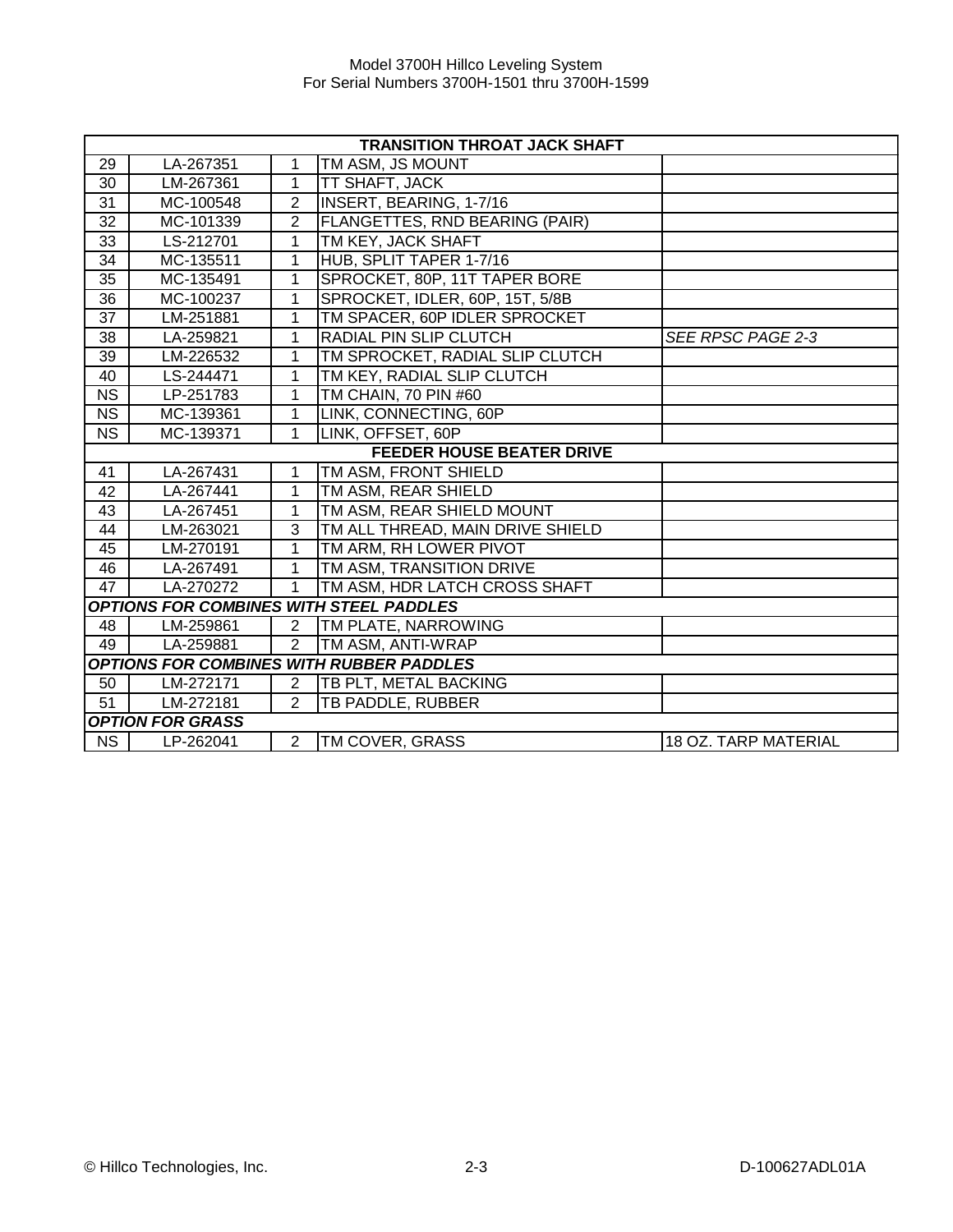<span id="page-8-0"></span>

| <b>RADIAL PIN SLIP CLUTCH</b> |                    |               |                                         |                   |
|-------------------------------|--------------------|---------------|-----------------------------------------|-------------------|
| REF.                          | PART NO.           | QTY.          | <b>PART NAME</b>                        | <b>NOTES</b>      |
|                               | LA-259821          |               | <b>RADIAL PIN SLIP CLUTCH</b>           |                   |
| 2                             | LM-226532          |               | TM SPROCKET, RADIAL SLIP CLUTCH         |                   |
| 3                             | LS-244471          |               | TM KEY, RADIAL SLIP CLUTCH              |                   |
|                               |                    |               |                                         |                   |
|                               |                    |               | <b>RADIAL PIN SLIP CLUTCH FASTENERS</b> |                   |
| REF.                          | <b>PART NO.</b>    | QTY.          | <b>PART NAME</b>                        | <b>WHERE USED</b> |
| A                             | F-HC8-08F20        | 4             | HC8 1/2-20 X 1-1/4                      |                   |
| B                             | <b>F-LW-08A</b>    | 4             | LW 1/2 HD                               |                   |
| C                             | <b>F-SSS-06C08</b> | $\mathcal{P}$ | SCREW, SOCKET SET 3/8-16 X 1/2          |                   |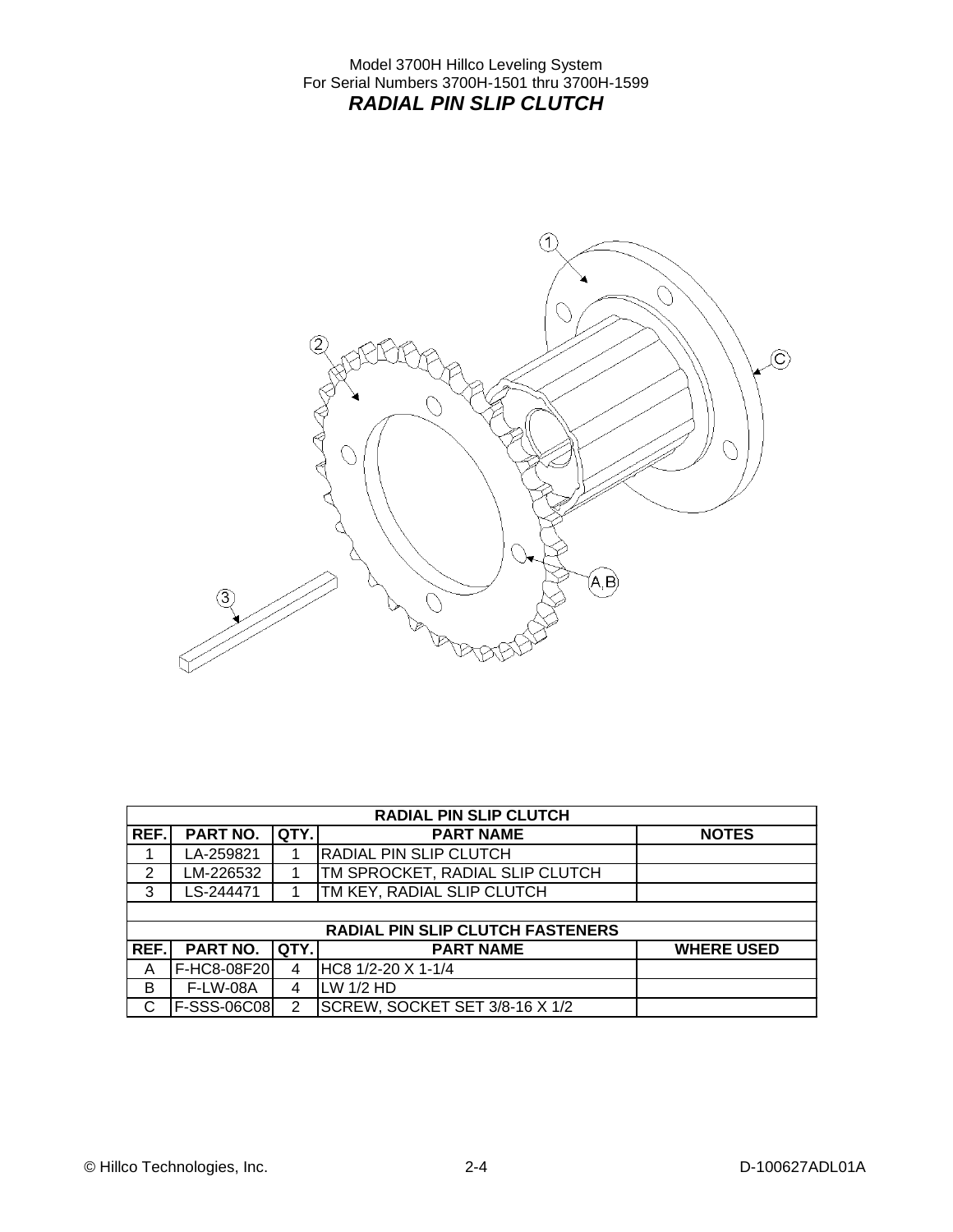Model 3700H Hillco Leveling System For Serial Numbers 3700H-1501 thru 3700H-1599 *TRANSITION FASTENERS*

<span id="page-9-0"></span>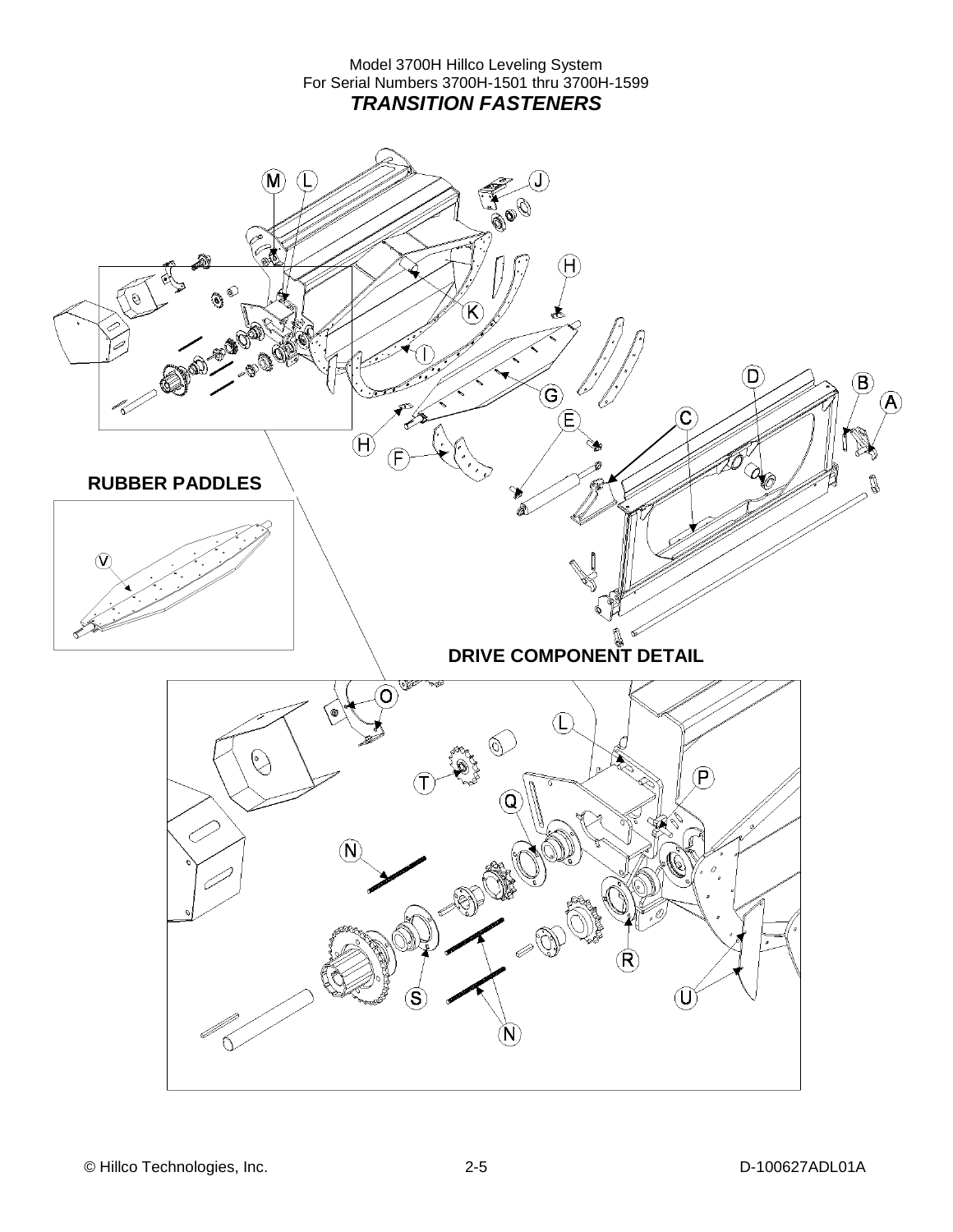|                   | <b>TRANSITION FASTENERS</b>      |                |                                             |                                                 |  |
|-------------------|----------------------------------|----------------|---------------------------------------------|-------------------------------------------------|--|
| REF.              | PART NO.                         | QTY.           | <b>PART NAME</b>                            | <b>WHERE USED</b>                               |  |
| A                 | F-PR-06X32                       | 3              | PIN, ROLL, 3/8 X 2 PLT                      | <b>HEADER LOCK LINKAGE</b>                      |  |
| A                 | <b>F-MB-18NR20</b>               | 10             | BUSHING, MACH 18 GA NR, 1-1/4<br>ID         | <b>HEADER LOCK LINKAGE</b>                      |  |
| В                 | F-HCF-10M040E                    | 4              | FLHC-10.0 M10 X 1.50 X 40                   | LINKAGE TO LOWER PIVOT AND<br><b>LOCK ARM</b>   |  |
| В                 | F-HNSF-10ME                      | 4              | FLHN-10.9 M10 X 1.50 STV                    | LINKAGE TO LOWER PIVOT AND<br><b>LOCK ARM</b>   |  |
| C                 | F-HC-16M050E                     | 3              | HC-10.9 M16 X 2.00 X 50 PLT                 | <b>ROD MNT</b>                                  |  |
| C                 | F-HNS-16ME                       | 3              | HN-10.9 M16 X 2.00 STV PLT                  | <b>ROD MNT</b>                                  |  |
| D                 | F-HC-16M120E                     | 1              | HC-10.9 M16 X 2.00 X 120 PLT                | <b>TT PIVOT PIN COLLAR</b>                      |  |
| D                 | F-HNS-16ME                       | 1              | HN-10.9 M16 X 2.00 STV PLT                  | <b>TT PIVOT PIN COLLAR</b>                      |  |
| E                 | F-HCF-10M020E                    | $\overline{2}$ | FLHC-10.9 M10 X 1.50 X 20 PLT               | SLAVE CYLINDER MOUNT PIN                        |  |
| F                 | F-HCF-12M040E                    | 10             | FLHC-10.9 M12 X 1.75 X 40 PLT               | <b>BACKING PLATES</b>                           |  |
| G                 | F-HNSF-12ME                      | 9              | FLHN-10.9 M12 X 1.75 STV FLNG<br><b>PLT</b> | <b>STEEL PADDLES</b>                            |  |
| G                 | F-HCF-12M080E                    | 9              | FLHC-10.9 M12 X 1.75 X 80 PLT               | <b>STEEL PADDLES</b>                            |  |
| H                 | F-HCF-12M020E                    | 4              | FLHC-10.0 M12 X 1.75 X 20                   | <b>BEATER SHAFT STRIPPERS</b>                   |  |
| $\mathbf{I}$      | F-FHS-8M016E                     | 29             | FHSC-10.9 M8 X 1.25 X 16                    | <b>TT FACE PLATE</b>                            |  |
| J                 | F-HCF-10M025E                    | $\overline{2}$ | FLHC-10.9 M10 X 1.50 X 25 PLT               | <b>HEADER HYDRAULIC COUPLER</b><br><b>MOUNT</b> |  |
| J                 | F-HNF-10ME                       | $\overline{2}$ | FLHN-10.9 M10 X 1.50 PLT                    | <b>HEADER HYDRAULIC COUPLER</b><br><b>MOUNT</b> |  |
| K.                | <b>F-MB-14NR40</b>               | 3              | BUSHING, MACH 14 GA, NR, 2-1/2<br>ID        | <b>TT PIVOT PIN</b>                             |  |
| L                 | F-HNF-12ME                       | $\overline{4}$ | FLHN-10.9 M12 X 1.75 PLT                    | TT 80P CHAIN ADJUSTER                           |  |
| M                 | F-EYB-20M150E                    | $\overline{2}$ | EYEBOLT M20 X 2.50 X 150                    | ANGLE ADJUSTMENT                                |  |
| M                 | F-HNF-20ME                       | 4              | FLHN-10.9 M20 X 2.50 PLT                    | ANGLE ADJUSTMENT                                |  |
| M                 | F-CB-12C56                       | $\overline{2}$ | CARR-GR. 5 3/4-10 X 3-1/2 PLT               | ANGLE ADJUSTMENT                                |  |
| M                 | F-HNF-12C                        | $\overline{2}$ | FLHN-GR. 5 3/4-10 PLT                       | ANGLE ADJUSTMENT                                |  |
| N                 | F-HNF-10ME                       | 12             | FLHN-10.9 M10 X 1.50 PLT                    | MAIN BEATER DRIVE SHIELD                        |  |
| N                 | F-HNJ-10MF                       | 3              | HN-8.8 M10 X 1.50 JAM PLT                   | MAIN BEATER DRIVE SHIELD                        |  |
| O                 | F-HCF-08M020E                    | 6              | FLHC-10.9 M8 X 1.25 X 20                    | <b>REAR TRANSITION DRIVE SHIELD</b>             |  |
| O                 | F-HNF-08ME                       | 3              | FLHN-10.9 M8 X 1.25                         | <b>REAR TRANSITION DRIVE SHIELD</b>             |  |
| P                 | F-FWH-08                         | 6              | FW 1/2 HD YELLOW PLT                        | TT 80P CHAIN ADJUSTER                           |  |
| P                 | F-HNJ-12MF                       | $\overline{2}$ | HN-8.8 M12 X 1.75 JAM PLT                   | TT 80P CHAIN ADJUSTER                           |  |
| Q                 | F-HCF-10M016E                    | 3              | FLHC-10.9 M10 X 1.50 X 16 PLT               | <b>INNER JACKSHAFT BEARING</b>                  |  |
| R                 | F-CB-10M030F                     | 6              | CARR-8.8 M10 X 1.50 X 30 PLT                | <b>TT BEATER BRNG</b>                           |  |
| R                 | F-HNF-10MF                       | 6              | FLHN-8.8 M10 X 1.50 PLT                     | <b>TT BEATER BRNG</b>                           |  |
| S                 | F-CB-10M030F                     | 3              | CARR-8.8 M10 X 1.50 X 30 PLT                | OUTER JACKSHAFT BEARING                         |  |
| $\overline{S}$    | F-HNF-10MF                       | 3              | FLHN-8.8 M10 X 1.50 PLT                     | OUTER JACKSHAFT BEARING                         |  |
| T                 | F-HC-16M110E                     | 1              | HC-10.9 M16 X 2.0 X 110 PLT                 | 60P IDLER SPROCKET                              |  |
| $\overline{\top}$ | F-HNS-16ME                       | 1              | HN-10.9 M16 X 2.0 STV PLT                   | 60P IDLER SPROCKET                              |  |
| T                 | F-FWH-10                         | 5              | FW 5/8 HD                                   | 60P IDLER SPROCKET                              |  |
|                   | <b>OPTIONAL NARROWING PLATES</b> |                |                                             |                                                 |  |
| U                 | F-HC-06M020F                     | 6              | HC-8.8 M6 X 1.0 X 20                        | NARROWING PLATES                                |  |
| U                 | F-HNF-6ME                        | 6              | FLHN-10.9 M6 X 1.0                          | NARROWING PLATES                                |  |
|                   | <b>OPTIONAL RUBBER PADDLES</b>   |                |                                             |                                                 |  |
| V                 | F-EB-04C20                       | 34             | BOLT, ELEVATOR, 1/4-20 X 1-1/4              | <b>RUBBER PADDLES</b>                           |  |
| V                 | F-HNF-04C                        | 34             | <b>FLHN 1/4-20, SERR</b>                    | <b>RUBBER PADDLES</b>                           |  |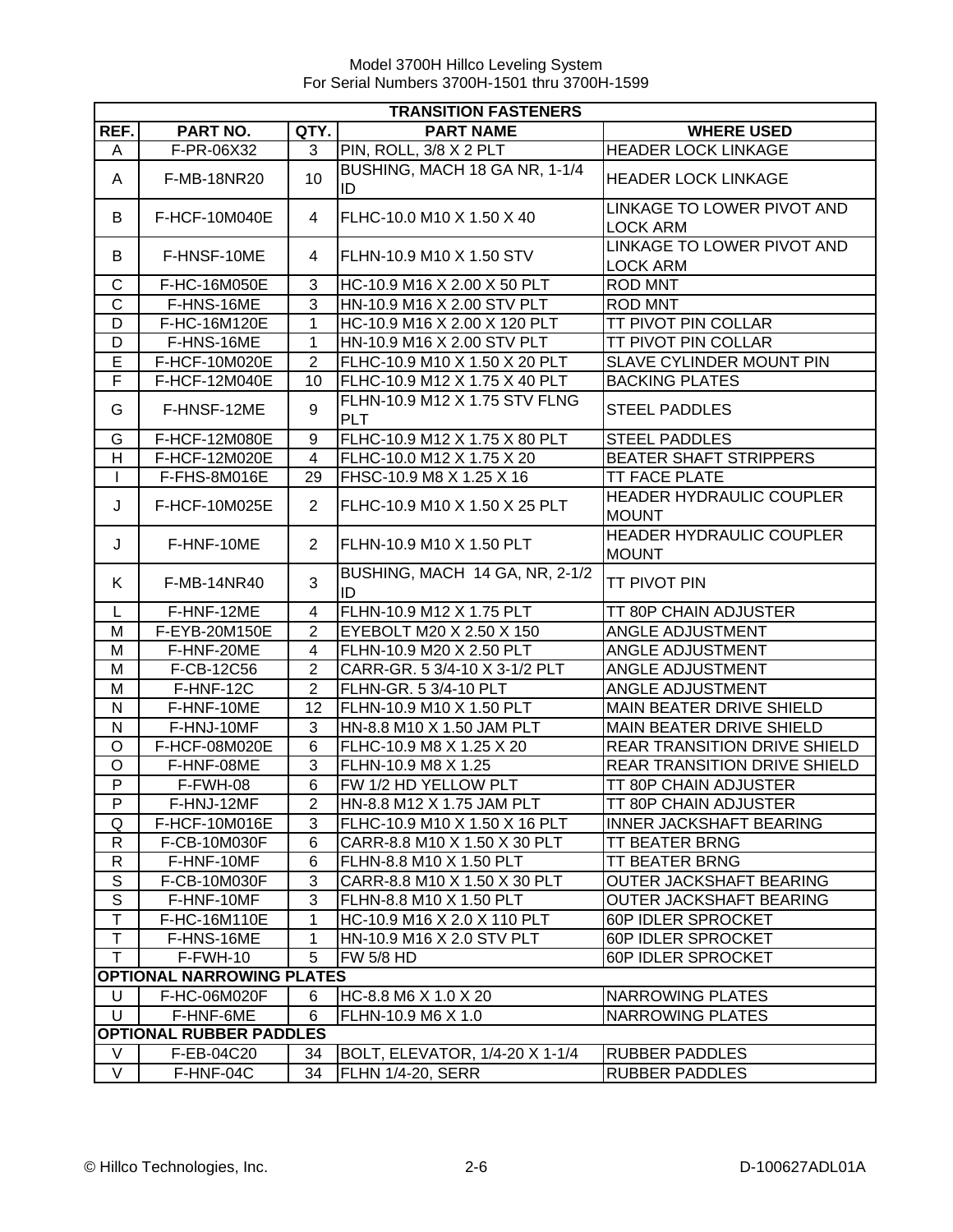<span id="page-11-0"></span>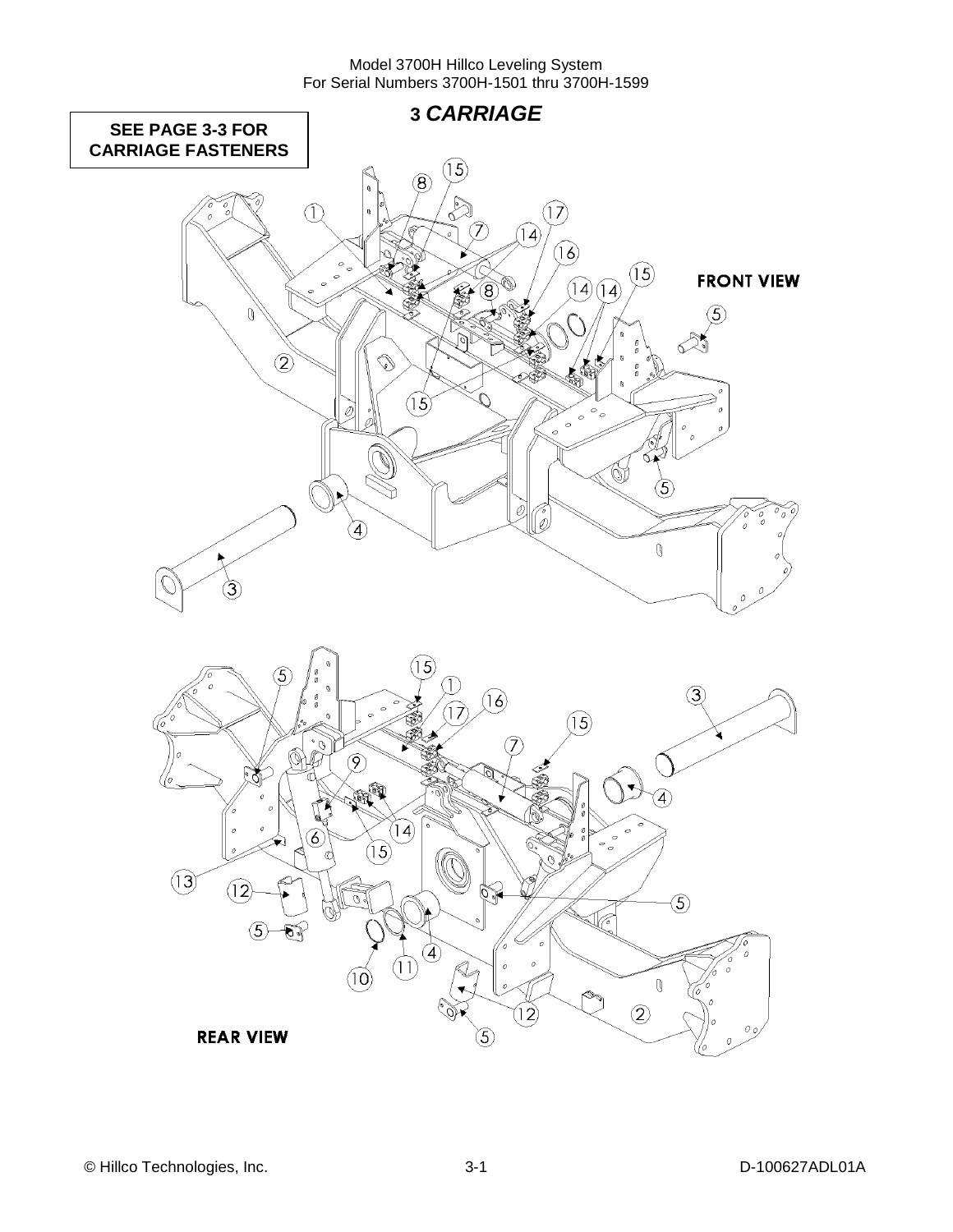|                | <b>CARRIAGE COMPONENTS</b>   |                          |                                          |                 |  |  |
|----------------|------------------------------|--------------------------|------------------------------------------|-----------------|--|--|
| REF.           | <b>PART NO.</b>              | QTY.<br><b>PART NAME</b> |                                          | <b>NOTES</b>    |  |  |
| <b>ASM</b>     | LA-267571                    | 1                        | <b>OC/UC COMPLETE ASM</b>                |                 |  |  |
| 1              | LA-266631                    | 1                        | CO ASM                                   |                 |  |  |
| $\overline{2}$ | LA-266791                    | 1                        | <b>CU ASM</b>                            |                 |  |  |
| 3              | LA-267021                    | $\mathbf{1}$             | CM ASM, MAIN PVT PIN                     |                 |  |  |
| 4              | LP-247961                    | $\overline{2}$           | CM BUSHING, PIVOT                        |                 |  |  |
| $\overline{5}$ | LA-230551                    | $\overline{4}$           | CM PIN ASM, MAIN CYLINDER                |                 |  |  |
| $\overline{6}$ | HC-147511                    | $\overline{2}$           | <b>CYLINDER, MAIN LEVELING</b>           | SEE PAGE 6-6    |  |  |
| $\overline{7}$ | HC-147501                    | $\mathbf{1}$             | CYLINDER, MASTER LEVELING                | SEE PAGE 6-6    |  |  |
| 8              | LA-229071                    | $\overline{2}$           | TM PIN ASM, TRIM CYLINDER                |                 |  |  |
| 9              | HC-138901                    | $\overline{2}$           | VALVE, 3-PORT COUNTERBALANCE             | SEE PAGE 6-6    |  |  |
| 10             | MC-138651                    | $\overline{1}$           | <b>SNAP RING 4"</b>                      |                 |  |  |
| 11             | MC-138641                    | $1 - 4$                  | WASHER 4.016ID X 4.764OD X .048          |                 |  |  |
| 12             | LP-249321                    | $\overline{2}$           | <b>CM SPACER, SHIPPING</b>               |                 |  |  |
| 13             | LA-270031                    | $\mathbf{1}$             | TAG, SERIAL NUMBER 3700H                 |                 |  |  |
|                | <b>OPTIONAL-SAFETY STOPS</b> |                          |                                          |                 |  |  |
| <b>NS</b>      | MC-137251                    | ?                        | COLLAR, 2-PIECE CLAMPING W/2" BORE       | QTY - AS NEEDED |  |  |
| <b>NS</b>      | MC-137501                    | $\mathcal{P}$            | <b>WASHER, QUICK REPAIR 2"</b>           | QTY - AS NEEDED |  |  |
|                |                              |                          |                                          |                 |  |  |
|                |                              |                          | <b>MISCELLANEOUS CARRIAGE COMPONENTS</b> |                 |  |  |
| REF.           | <b>PART NO.</b>              | QTY.                     | <b>PART NAME</b>                         | <b>NOTES</b>    |  |  |
| 14             | HC-139431                    | 8                        | BEHRINGER TWIN CLAMP .750 DIAMETER       |                 |  |  |
| 15             | HC-139451                    | 2                        | BEHRINGER TWIN COVER PLATE (FOR .750)    |                 |  |  |
| 16             | HC-139481                    | 1                        | BEHRINGER TWIN CLAMP .620 DIAMETER       |                 |  |  |

17 HC-139501 1 BEHRINGER TWIN COVER PLATE (FOR .620)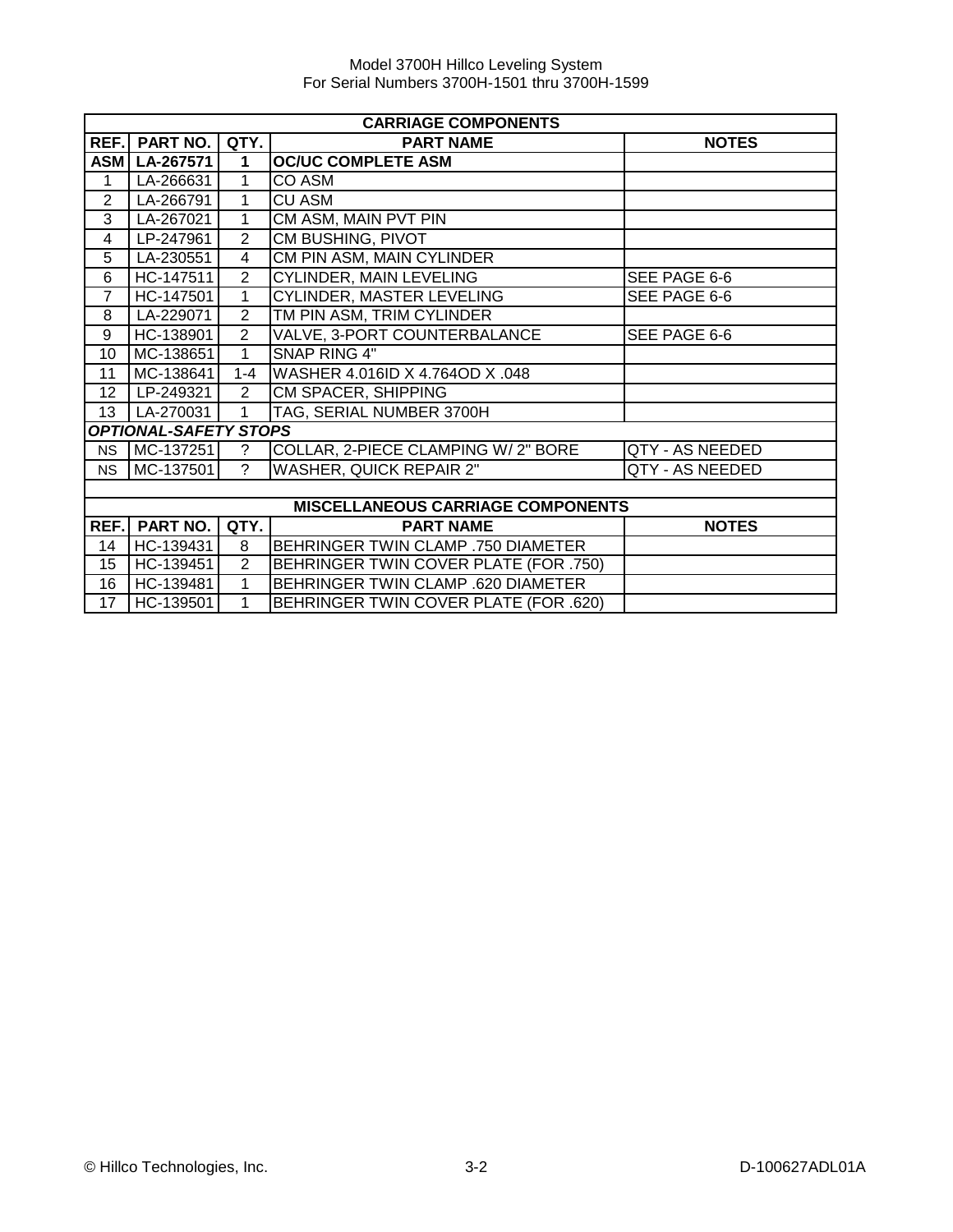<span id="page-13-0"></span>

**REAR VIEW**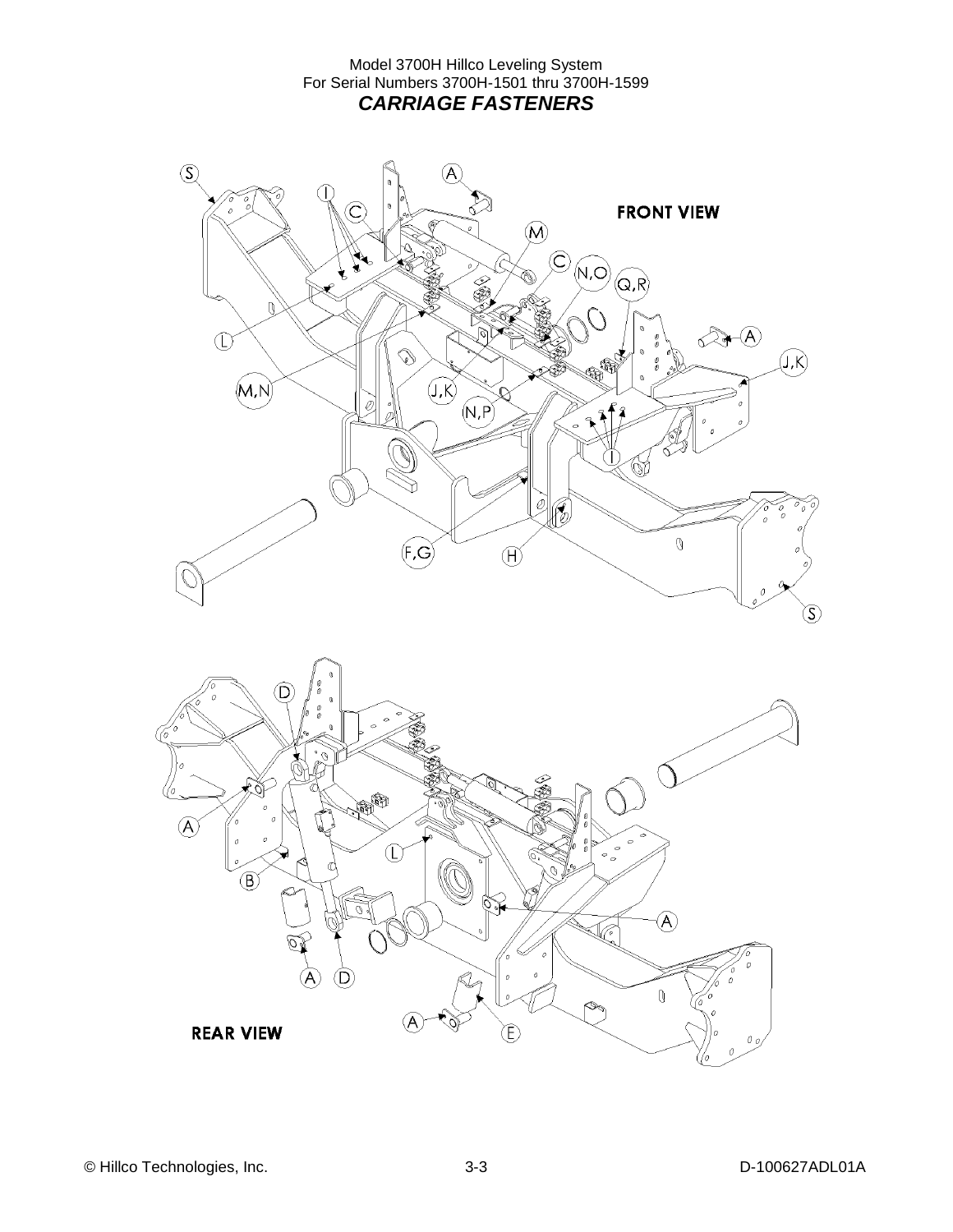|      | <b>CARRIAGE FASTENERS</b> |                |                                 |                                    |  |  |
|------|---------------------------|----------------|---------------------------------|------------------------------------|--|--|
| REF. | PART NO.                  | QTY.           | <b>PART NAME</b>                | <b>WHERE USED</b>                  |  |  |
| A    | F-HCF-12M025F             | 4              | FLHC-8.8 M12 X 1.75 X 25 PLT    | LEVELING CYL MNT PIN               |  |  |
| B    | F-UDS-#7X06               | $\overline{2}$ | #7 X 3/8 U-DRIVE SCREW          | SERIAL NUMBER PLATE                |  |  |
| C    | F-HCF-10M020E             | $\mathcal{P}$  | FLHC-10.9 M10 X 1.50 X 20 PLT   | <b>MASTER CYL MNT PIN</b>          |  |  |
| D    | F-SSS-04F04               | 6              | SET SCREW, 1/4-28 X 1/4         | CYLINDERS                          |  |  |
| Е    | F-PSL-04X48               | $\overline{2}$ | SNAP LOCK PIN 1/4 X 3           | SAFETY STOPS ON CYLINDERS          |  |  |
| F    | F-EB-04C32                | 2              | BOLT, ELEV 1/4-20 X 2 PLT       | <b>LIMIT SWITCH STOPS</b>          |  |  |
| G    | F-HNF-04C                 | 4              | <b>HN 1/4-20 FLG SERR</b>       | LIMIT SWITCH STOPS                 |  |  |
| H    | F-HC-12M065F              | 2              | HC-8.8 M12 X 1.75 X 65          | HEADER LIFT CYLINDER PINS          |  |  |
|      | F-HCF-16M045E             | 8              | FLHC-10.9 M16 X 2.00 X 45       | OC BASE PLATE                      |  |  |
| J    | F-HCF-16M040E             | 8              | FLHC-10.9 M16 X 2.00 X 40       | X-BRACES & OC TO C-CHANNEL         |  |  |
| K    | F-HNF-16ME                | 8              | FLHN-10.9 M16 X 2.00            | X-BRACES & OC TO C-CHANNEL         |  |  |
| L    | F-HCF-16M050E             | 6              | FLHC-10.9 M16 X 2.00 X 50       | <b>TRANSMISSION &amp; FRONT OC</b> |  |  |
|      |                           |                |                                 | <b>BASE PLATE</b>                  |  |  |
| м    | HC-139461                 | 1              | BEHRINGER TWIN BOLT (FOR .750)  |                                    |  |  |
| М    | HC-139471                 | 1              | BEHRINGER STACK BOLT (FOR .750) |                                    |  |  |
| O    | HC-139511                 | 1              | BEHRINGER TWIN BOLT (FOR .620)  |                                    |  |  |
| P    | F-HC5-05C32               | 1              | HC5 5/16-18 X 2                 |                                    |  |  |
| Q    | F-HC-08M100F              | 1              | HC-8.8 M8 X 1.25 X 100          |                                    |  |  |
| R    | F-HNF-08ME                | 1              | FLHN-10.9 M8 X 1.25             |                                    |  |  |
| S    | F-HC-20M070E              | 26             | HC-10.9 M20 X 2.5 X 70          | CHN P/N: 827-20070                 |  |  |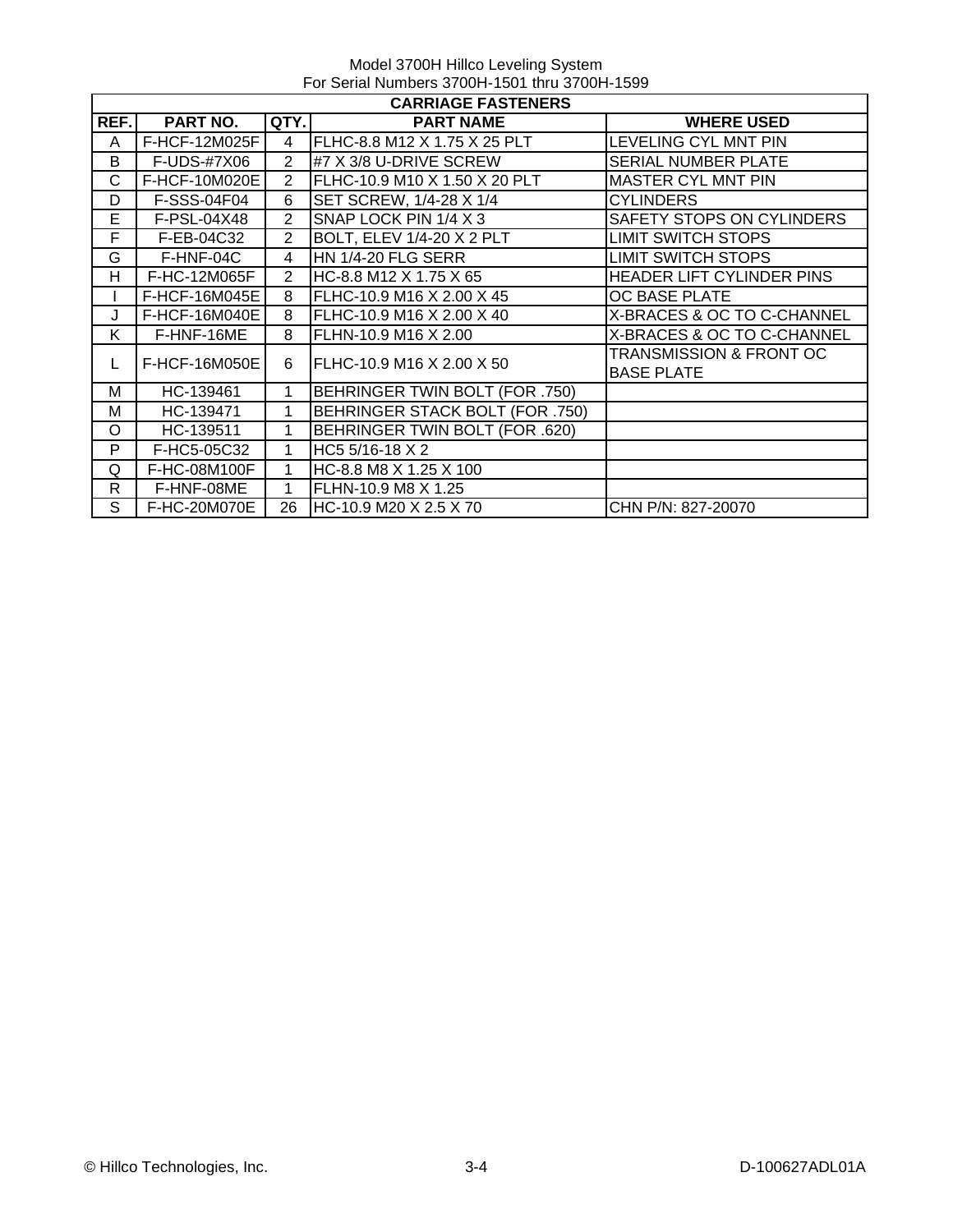## **4** *DROP AXLE*

<span id="page-15-0"></span>

© Hillco Technologies, Inc. 2006 1000 4-1 D-100627ADL01A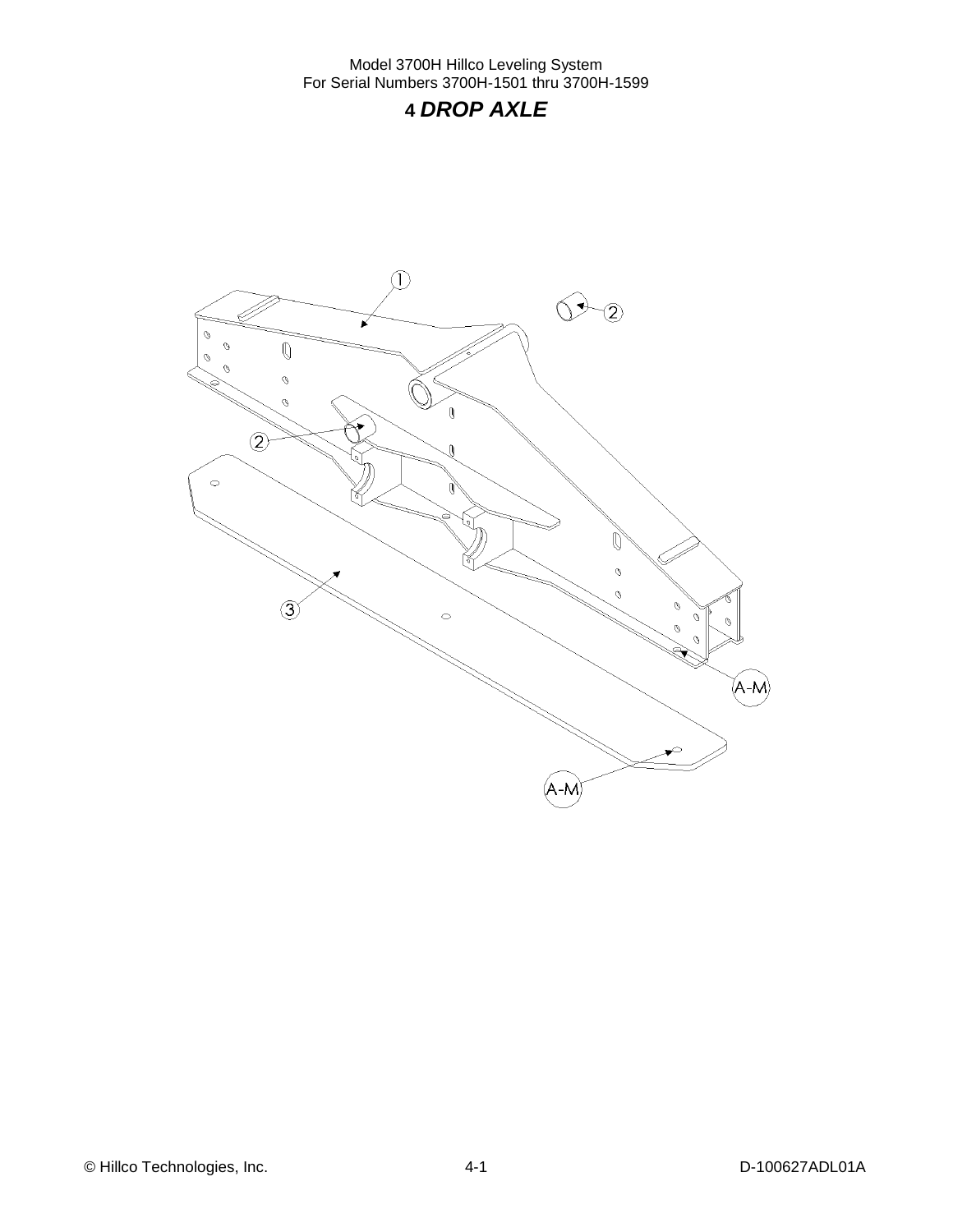|                | <b>DROP AXLE COMPONENTS</b> |                |                               |                              |  |
|----------------|-----------------------------|----------------|-------------------------------|------------------------------|--|
| REF.           | <b>PART NO.</b>             | QTY.           | <b>PART NAME</b>              | <b>NOTES</b>                 |  |
| ASM            | LA-267531                   | 1              | DA COMPLETE ASM, 3700         |                              |  |
| 1              | LA-269851                   | 1              | DA ASM                        |                              |  |
| 2              | MC-140791                   | $\overline{2}$ | <b>REAR AXLE PIVOT SLEEVE</b> | CNH Part # 84334438          |  |
| 3              | LP-274461                   |                | 0-10   DA WEIGHT, 159 LB.     |                              |  |
|                |                             |                |                               |                              |  |
|                |                             |                | <b>DROP AXLE FASTENERS</b>    |                              |  |
| A              | F-HC8-12C56                 | 3              | HC8 3/4-10 X 3-1/2            | 1 WEIGHT BOLT PACKAGE        |  |
| B              | F-HC8-12C56                 | 3              | HC8 3/4-10 X 3-1/2            | 2 WEIGHT BOLT PACKAGE        |  |
| C              | F-HC8-12C72                 | 3              | HC8 3/4-10 X 4-1/2            | <b>3 WEIGHT BOLT PACKAGE</b> |  |
| D              | F-HC8-12C88                 | 3              | HC8 3/4-10 X 5-1/2            | 4 WEIGHT BOLT PACKAGE        |  |
| $\overline{E}$ | F-HC8-12C96                 | 3              | HC8 3/4-10 X 6                | 5 WEIGHT BOLT PACKAGE        |  |
| F              | F-HC8-12C112                | 3              | HC8 3/4-10 X 7                | <b>6 WEIGHT BOLT PACKAGE</b> |  |
| G              | F-HC8-12C120                | 3              | HC8 3/4-10 X 7-1/2            | 7 WEIGHT BOLT PACKAGE        |  |
| H              | F-HC8-12C136                | 3              | HC8 3/4-10 X 8-1/2            | 8 WEIGHT BOLT PACKAGE        |  |
|                | F-HC8-12C144                | 3              | HC8 3/4-10 X 9                | 9 WEIGHT BOLT PACKAGE        |  |
| J              | F-HC8-12C160                | 3              | HC8 3/4-10 X 10               | 10 WEIGHT BOLT PACKAGE       |  |
| K              | <b>F-HN8-12C</b>            | 3              | HN8 3/4-10                    | ALL WEIGHT BOLT PACKAGES     |  |
|                | <b>F-LW-12A</b>             | 3              | LW 3/4 HD                     | ALL WEIGHT BOLT PACKAGES     |  |
| м              | $F-FWH-12$                  | 3              | FW 3/4 HD                     | ALL WEIGHT BOLT PACKAGES     |  |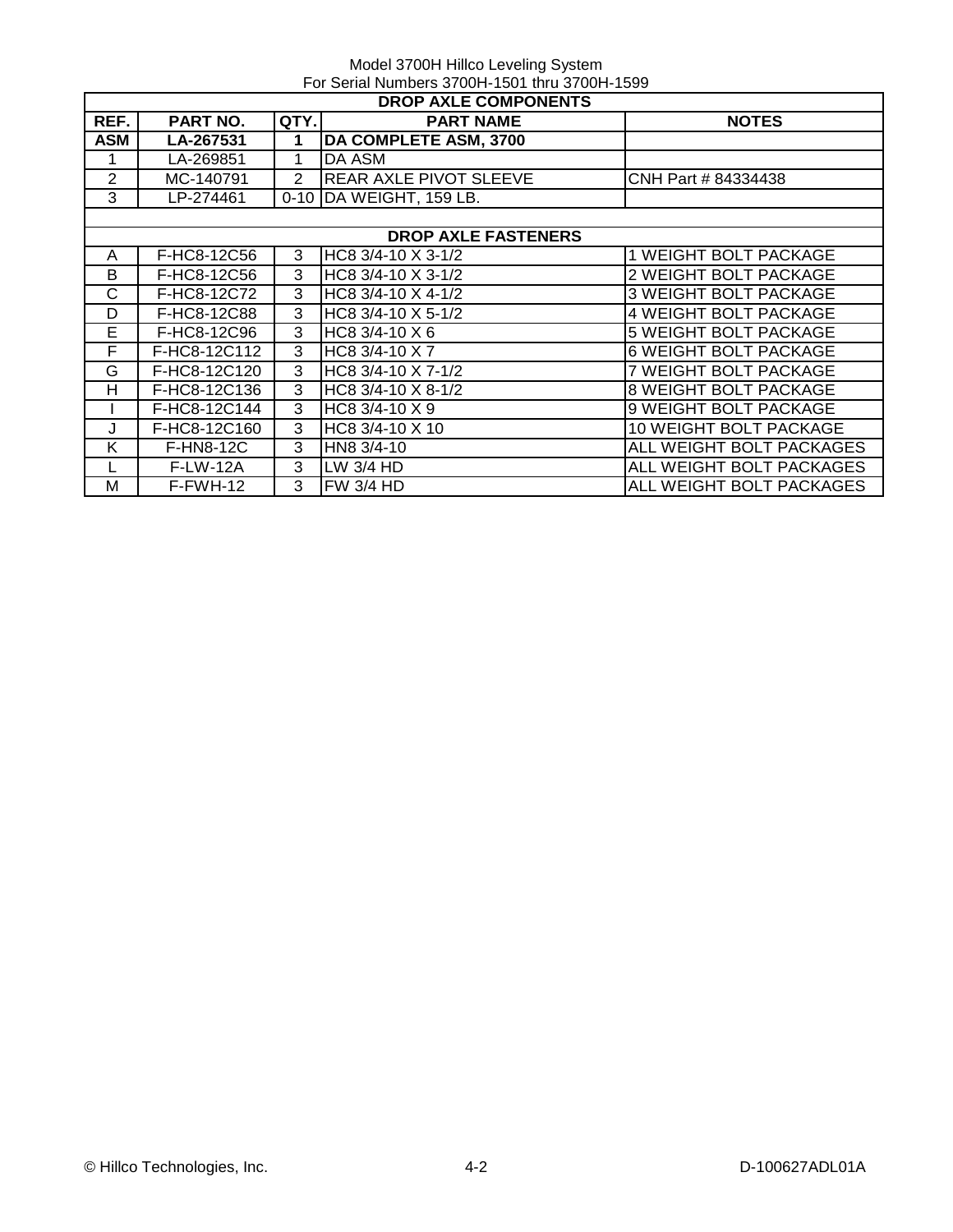### <span id="page-17-0"></span>**5** *LADDER*



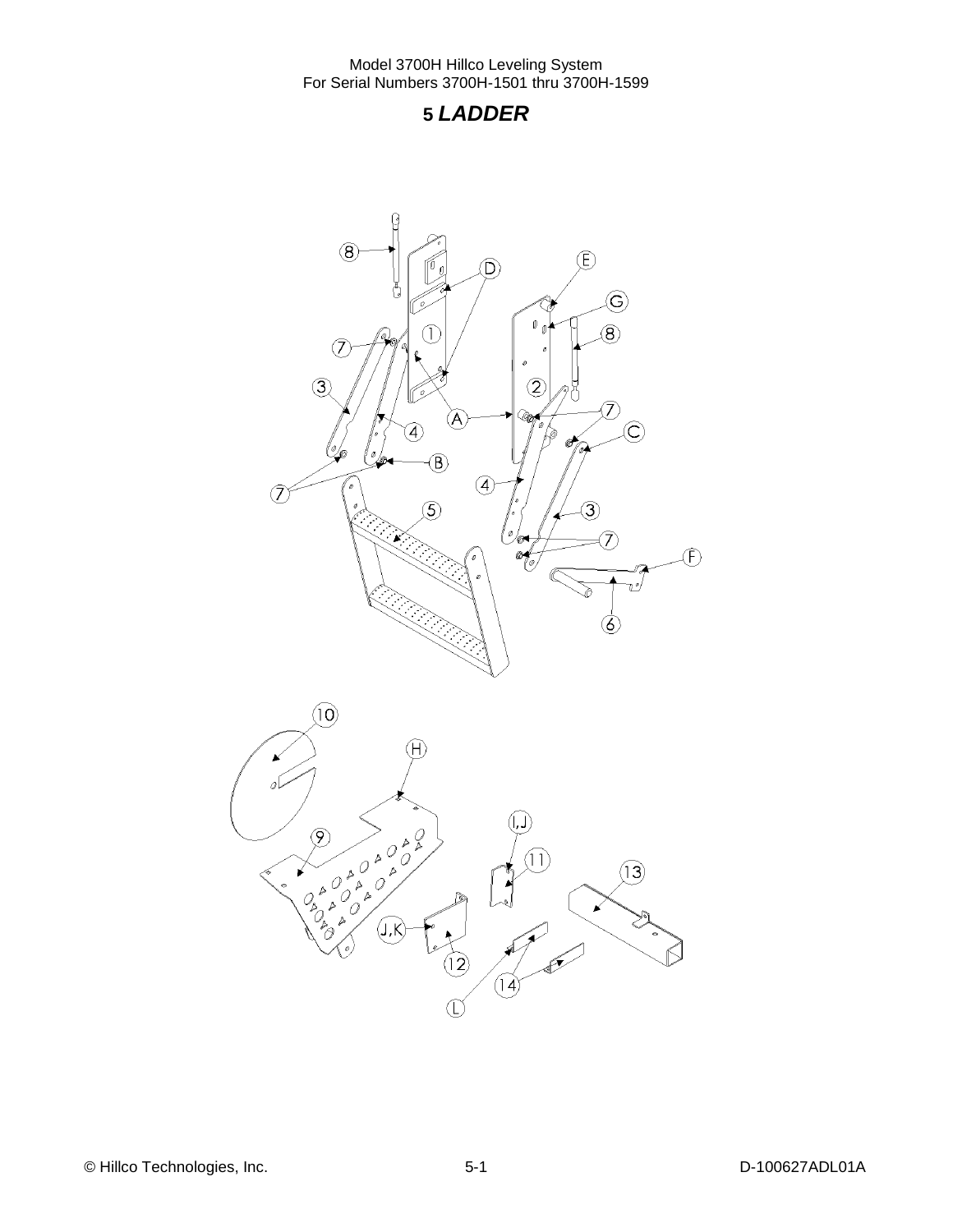|                         | <b>LADDER COMPONENTS</b> |                         |                                    |                             |
|-------------------------|--------------------------|-------------------------|------------------------------------|-----------------------------|
| REF.                    | PART NO.                 | QTY.                    | <b>PART NAME</b>                   | <b>NOTES</b>                |
| <b>ASM</b>              | LA-267541                | 1                       | <b>LM ASM, 3700 FOLDING LADDER</b> |                             |
| $\mathbf{1}$            | LA-266991                | $\mathbf{1}$            | LM ASM, LEFT LADDER MNT            |                             |
| $\boldsymbol{2}$        | LA-267001                | 1                       | LM ASM, RIGHT LADDER MNT           |                             |
| $\overline{3}$          | LM-266971                | $\overline{2}$          | LM PLT, FOLDING LADDER LINK        |                             |
| $\overline{4}$          | LM-266961                | $\overline{2}$          | LM PLATE, UPPER ARM                |                             |
| 5                       | LA-267011                | $\mathbf{1}$            | LM STEP ASM, FOLDING LDR           |                             |
| $\overline{6}$          | LA-248861                | 1                       | LM ASM, LADDER HANDLE              |                             |
| $\overline{7}$          | LM-267981                | 8                       | LM BUSHING, LADDER PIVOT           |                             |
| 8                       | MC-139251                | $\overline{2}$          | GAS CHARGED LIFT SUPPORT (60 LB)   |                             |
| $\overline{9}$          | LA-268831                | $\mathbf{1}$            | LM ASM, LADDER WEDGE               |                             |
| 10                      | LP-268711                | $\mathbf 1$             | LM PLATE, PULLEY SHIELD            |                             |
| 11                      | LP-268781                | 1                       | LM CLAMP, FRONT HANDRAIL           |                             |
| 12                      | LP-268791                | $\mathbf{1}$            | LM MOUNT, FRONT HANDRAIL           |                             |
| $\overline{13}$         | LA-268741                | $\mathbf{1}$            | <b>LM ASM, RH FLASHING LIGHT</b>   |                             |
| 14                      | LP-268721                | $\overline{2}$          | LM CLAMP, RH FLASHING LIGHT        |                             |
| $\overline{\text{NS}}$  | MC-134931                | $\overline{2}$          | LIFT SUPPORT BRACKETS (PAIR)       |                             |
|                         |                          |                         |                                    |                             |
|                         |                          |                         | <b>LADDER FASTENERS</b>            |                             |
| REF.                    | PART NO.                 | QTY.                    | <b>PART NAME</b>                   | <b>WHERE USED</b>           |
| Α                       | F-HC-12M050F             | 2                       | HC-8.8 M12 X 1.75 X 50 PLT         | <b>TOP SIDE PLATE PIVOT</b> |
| A                       | F-HNS-12ME               | $\overline{2}$          | HN-10.9 M12 X 1.75 ST PLT          | TOP SIDE PLATE PIVOT        |
| В                       | F-HC-12M030F             | 4                       | HC-8.8 M12 X 1.75 X 30 PLT         | <b>MIDDLE PIVOTS</b>        |
| $\overline{B}$          | F-HNS-12ME               | 4                       | HN-10.9 M12 X 1.75 ST PLT          | <b>MIDDLE PIVOTS</b>        |
| $\mathsf{C}$            | F-HC-12M065F             | $\overline{2}$          | HC-8.8 M12 X 1.75 X 65 PLT         | BOTTOM SIDE PLT PIVOTS      |
| $\overline{\text{c}}$   | F-HNS-12ME               | $\overline{2}$          | HN-10.9 M12 X 1.75 ST PLT          | BOTTOM SIDE PLT PIVOTS      |
| D                       | F-HCF-10M040E            | 8                       | FLHC-10.9 M10 X 1.50 X 40          | SIDE PLATE MOUNTS           |
| $\overline{\mathsf{D}}$ | F-HNF-10ME               | 8                       | FLHN-10.9 M10 X 1.50               | <b>SIDE PLATE MOUNTS</b>    |
| E                       | F-HNJ-05C                | $\overline{2}$          | HN5 5/16-18 JAM NUT PLT            | <b>BALL STUD</b>            |
| E                       | F-LW-05                  | 4                       | LW 5/16                            | <b>BALL STUD</b>            |
| F                       | F-HC-08M025F             | $\overline{2}$          | HC-8.8 M8 X 1.25 X 25 PLT          | <b>HANDLE</b>               |
| $\overline{F}$          | F-HNF-08ME               | $\overline{2}$          | FLHN-10.9 M8 X 1.25 PLT            | <b>HANDLE</b>               |
| G                       | F-HCF-10M035E            | $\overline{\mathbf{4}}$ | FLHC-10.9 M10 X 1.50 X 35          | <b>HANDLES</b>              |
| G                       | F-HNF-10ME               | 4                       | FLHN-10.9 M10 X 1.50               | <b>HANDLES</b>              |
| H                       | F-CB-10M030F             | $\overline{2}$          | CARR-8.8 M10 X 1.50 X 30           | <b>WEDGE</b>                |
| H                       | F-HNF-10ME               | $\overline{2}$          | FLHN-10.9 M10 X 1.50               | WEDGE                       |
| $\mathbf{I}$            | F-HC-10M110E             | $\overline{2}$          | HC-10.9 M10 X 1.50 X 110           | <b>FRONT HANDRAIL MOUNT</b> |
| J                       | F-HNF-10ME               | 4                       | FLHN-10.9 M10 X 1.50               | FRONT HANDRAIL MOUNT        |
| Κ                       | F-HCF-10M050E            | $\overline{2}$          | FLHC-10.9 M10 X 1.50 X 50          | FRONT HANDRAIL MOUNT        |
| L                       | F-HC-08M120F             | 4                       | HC-8.8 M8 X 1.25 X 120             | RH FLASHING LIGHT BRACKET   |
| L                       | F-HNF-08ME               | 4                       | FLHN-10.9 M8 X 1.25                | RH FLASHING LIGHT BRACKET   |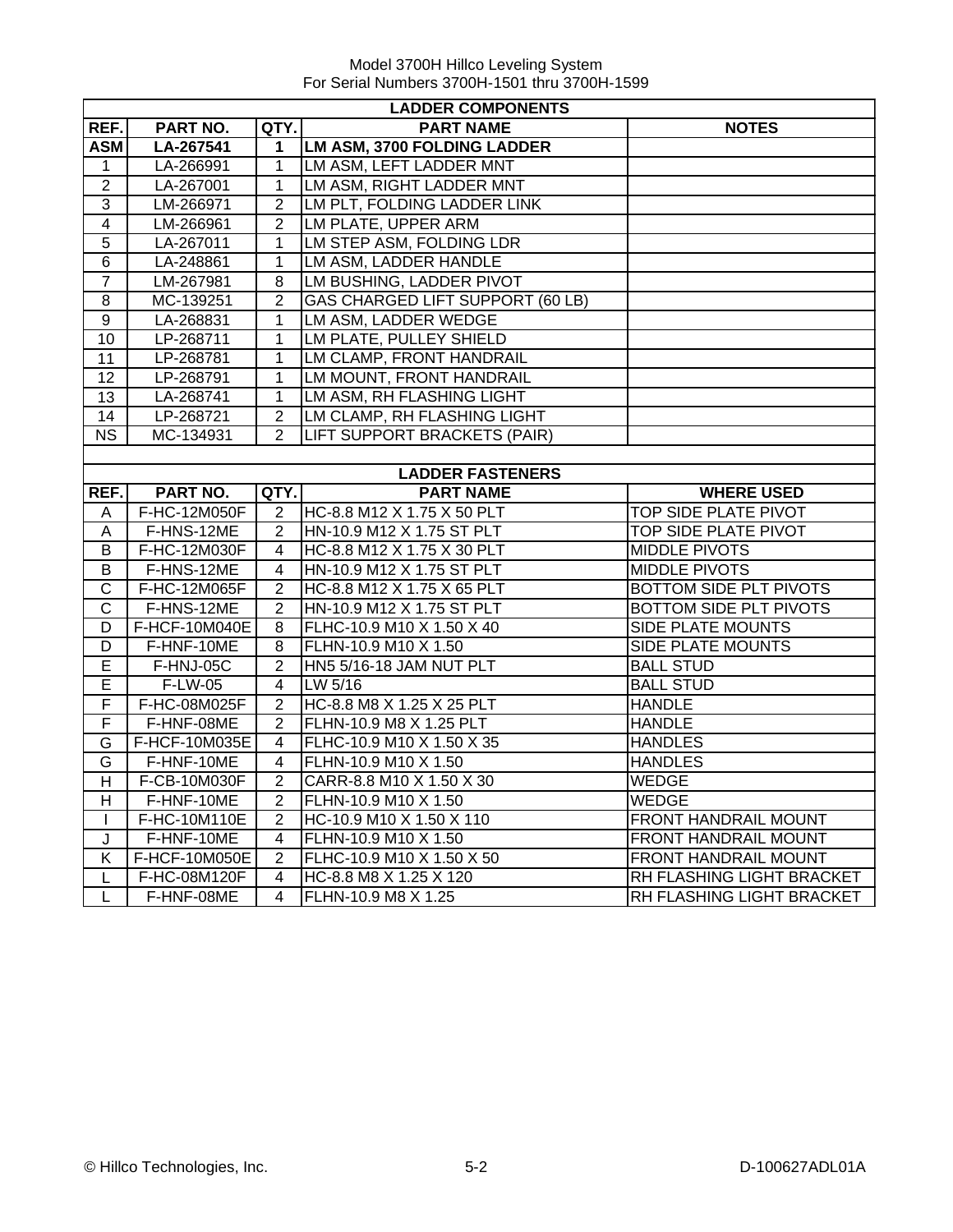### **6** *ELECTRICAL*

<span id="page-19-0"></span>

*\*Note: Item #4 refers to the complete clinometer assembly. The complete clinometer assembly can be seen in a photo on page 6-3.*



*REAR VIEW*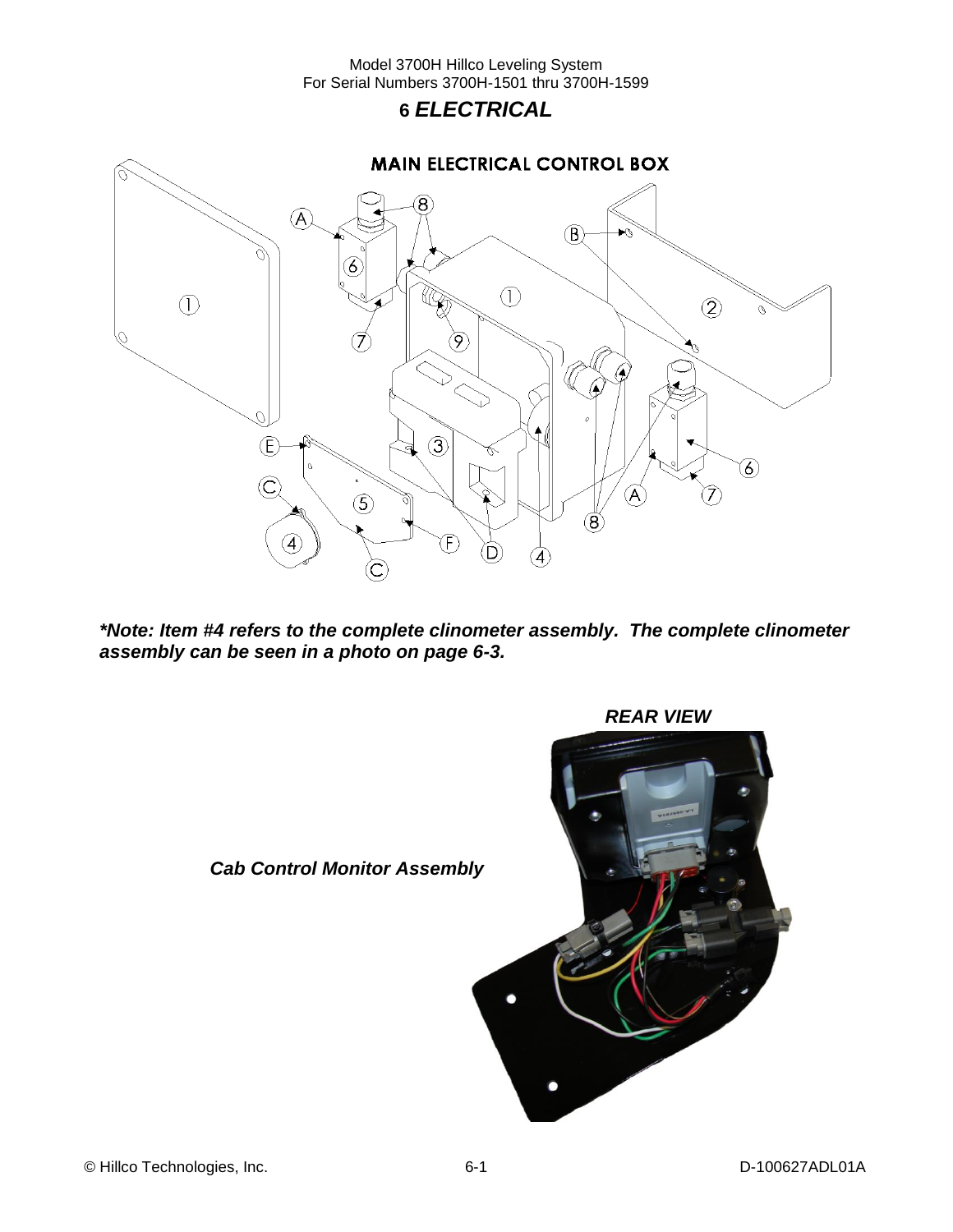<span id="page-20-0"></span>

|                         | <b>MAIN ELECTRICAL BOX COMPONENTS</b> |                                     |                                      |                                 |  |  |  |
|-------------------------|---------------------------------------|-------------------------------------|--------------------------------------|---------------------------------|--|--|--|
| REF.                    | PART NO.                              | QTY.                                | <b>PART NAME</b>                     | <b>NOTES</b>                    |  |  |  |
| <b>ASM</b>              | LA-268271                             | $\mathbf 1$                         | <b>EM ASM, CONTROLLER</b>            |                                 |  |  |  |
| 1                       | LM-260301                             | 1                                   | EM BOX, CONTROLLER MOUNT             |                                 |  |  |  |
| $\overline{c}$          | LP-266511                             | 1                                   | EM MOUNT, LEVELING BOX               | <b>WELDED TO CARRIAGE</b>       |  |  |  |
| $\overline{3}$          | EC-141831                             | 1                                   | <b>CONTROLLER</b>                    |                                 |  |  |  |
| $\overline{\mathbf{4}}$ | LA-255821                             | $\overline{2}$                      | <b>EM ASM, CLINOMETER</b>            | SEE NOTE BELOW DIAGRAM          |  |  |  |
| $\overline{5}$          | LM-255331                             | 1                                   | EM SHT, CLINOMETER MOUNT             |                                 |  |  |  |
| $\overline{6}$          | EC-100557                             | $\overline{2}$                      | <b>BODY, LIMIT SWITCH</b>            |                                 |  |  |  |
| $\overline{7}$          | EC-100692                             | $\overline{2}$                      | HEAD, LIMIT SWITCH STRAIGHT PLUNGER  |                                 |  |  |  |
| 8                       | EC-138781                             | 6                                   | STRAIN RELIEF, NYLON, BLK, 1/2 NPT   |                                 |  |  |  |
| 9                       | EC-142121                             | $\overline{4}$                      | STRAIN RELIEF NUT, 1/2" NYLON, BLK   |                                 |  |  |  |
|                         |                                       |                                     | <b>FASTENERS</b>                     |                                 |  |  |  |
| REF.                    | PART NO.                              | QTY.                                | <b>PART NAME</b>                     | <b>WHERE USED</b>               |  |  |  |
| A                       | F-PHM-#10C28                          | 8                                   | PHMS 10-24 X 1-3/4                   | <b>LIMIT SWITCH MNT</b>         |  |  |  |
| A                       | F-HNF-#10C                            | 8                                   | HN 10-24, FLNG SERR                  | <b>LIMIT SWITCH MNT</b>         |  |  |  |
| B                       | F-HC5-04C12                           | 3                                   | HC5 1/4-20 X 3/4                     | PVC BOX TO BRACKET              |  |  |  |
| B                       | F-LW-04                               | 3                                   | LW 1/4                               | PVC BOX TO BRACKET              |  |  |  |
| $\overline{C}$          | F-PHM-#6C06                           | $\mathbf{2}$                        | PHMS #6-32 X 3/8                     | <b>CLINOMETER MOUNT</b>         |  |  |  |
| D                       | F-PHM-04C24                           | 2                                   | PHMS 1/4-20 X 1-1/2                  | CONTROLLER TO PVC BOX           |  |  |  |
| D                       | F-HNF-04C                             | $\overline{2}$                      | FLHN 1/4-20 SERR.                    | CONTROLLER TO PVC BOX           |  |  |  |
| E                       | F-PHM-04C36                           | 2                                   | PHMS 1/4-20 X 2-1/4                  | <b>GROUNDING PLATE MOUNTING</b> |  |  |  |
| E                       | F-HNF-04C                             | $\overline{2}$                      | FLHN 1/4-20 SERR.                    | <b>GROUNDING PLATE MOUNTING</b> |  |  |  |
| F                       | F-PHM-#10C12                          | $\overline{2}$                      | PHMS 10-24 X 3/4                     | <b>GROUNDING PLATE GROUND</b>   |  |  |  |
| F                       | <b>F-HNF-#10C</b>                     | $\overline{2}$                      | HN5 10-24, FLNG SERR                 | <b>GROUNDING PLATE GROUND</b>   |  |  |  |
| F                       | F-HN-#10C                             | $\overline{2}$                      | HN 10-24                             | <b>GROUNDING PLATE GROUND</b>   |  |  |  |
|                         |                                       |                                     |                                      |                                 |  |  |  |
|                         |                                       |                                     | <b>CAB CONTROL MONITOR DISPLAY</b>   |                                 |  |  |  |
| REF.                    | <b>PART NO.</b>                       | QTY.                                | <b>PART NAME</b>                     | <b>NOTES</b>                    |  |  |  |
| <b>ASM</b>              | LA-268361                             | $\mathbf{1}$                        | <b>EM ASM, CAB CONTROL MONITOR</b>   |                                 |  |  |  |
| $\ddot{\phantom{1}}$    | LM-268281X                            | $\mathbf 1$                         | EM MOUNT, DISPLAY                    |                                 |  |  |  |
| $\sim$                  | EC-146461                             | $\mathbf 1$                         | <b>GRAPHICAL TERMINAL, S-D DP200</b> | COMES WITH MOUNTING BRACKET,    |  |  |  |
|                         |                                       |                                     |                                      | <b>GASKET AND SCREWS</b>        |  |  |  |
| $\ddot{\phantom{1}}$    | LA-268301                             | 1                                   | EM CABLE ASM, CAB TO BOX             | SEE PAGE 6-3                    |  |  |  |
| $\cdot$ .               | LA-265791                             | 1                                   | EM CABLE ASM, BUZZER                 | SEE PAGE 6-3                    |  |  |  |
| $\ddotsc$               | EC-146481                             | 1                                   | <b>BUZZER, PIEZO ELECTRIC</b>        | INCLUDED IN LA-265791           |  |  |  |
| $\ddot{\phantom{a}}$    | EC-146531                             | 1                                   | Y-CONNECTOR, BLACK                   |                                 |  |  |  |
| ٠.                      | EC-146541                             | 1                                   | PLUG, GRAY, W/120 OHM RESISTOR       |                                 |  |  |  |
| ٠.                      | EC-138781                             | $\overline{2}$                      | STRAIN RELIEF, NYLON, BLK, 1/2 NPT   |                                 |  |  |  |
|                         | EC-142121                             | $\overline{2}$                      | STRAIN RELIEF NUT, 1/2" NYLON, BLK   |                                 |  |  |  |
|                         |                                       |                                     | <b>FASTENERS</b>                     |                                 |  |  |  |
|                         | F-PHM-#10C08                          | 1                                   | PHMS 10-24 X 1/2                     | Y-CONNECTOR MOUNTING            |  |  |  |
| ٠.                      | $F-HN-#10C$                           | $\mathbf 1$                         | HN5 10-24                            | Y-CONNECTOR MOUNTING            |  |  |  |
| $\cdot$ .               | $F-HN-#2C$                            | $\overline{2}$                      | HN #2-56                             | <b>FASTEN PIEZO BUZZER TO</b>   |  |  |  |
|                         |                                       |                                     |                                      | <b>MONITOR MOUNT</b>            |  |  |  |
|                         | F-PHM-#2C05                           | $\overline{2}$<br>PHMS #2-56 X 5/16 | FASTEN PIEZO BUZZER TO               |                                 |  |  |  |
|                         |                                       |                                     |                                      | <b>MONITOR MOUNT</b>            |  |  |  |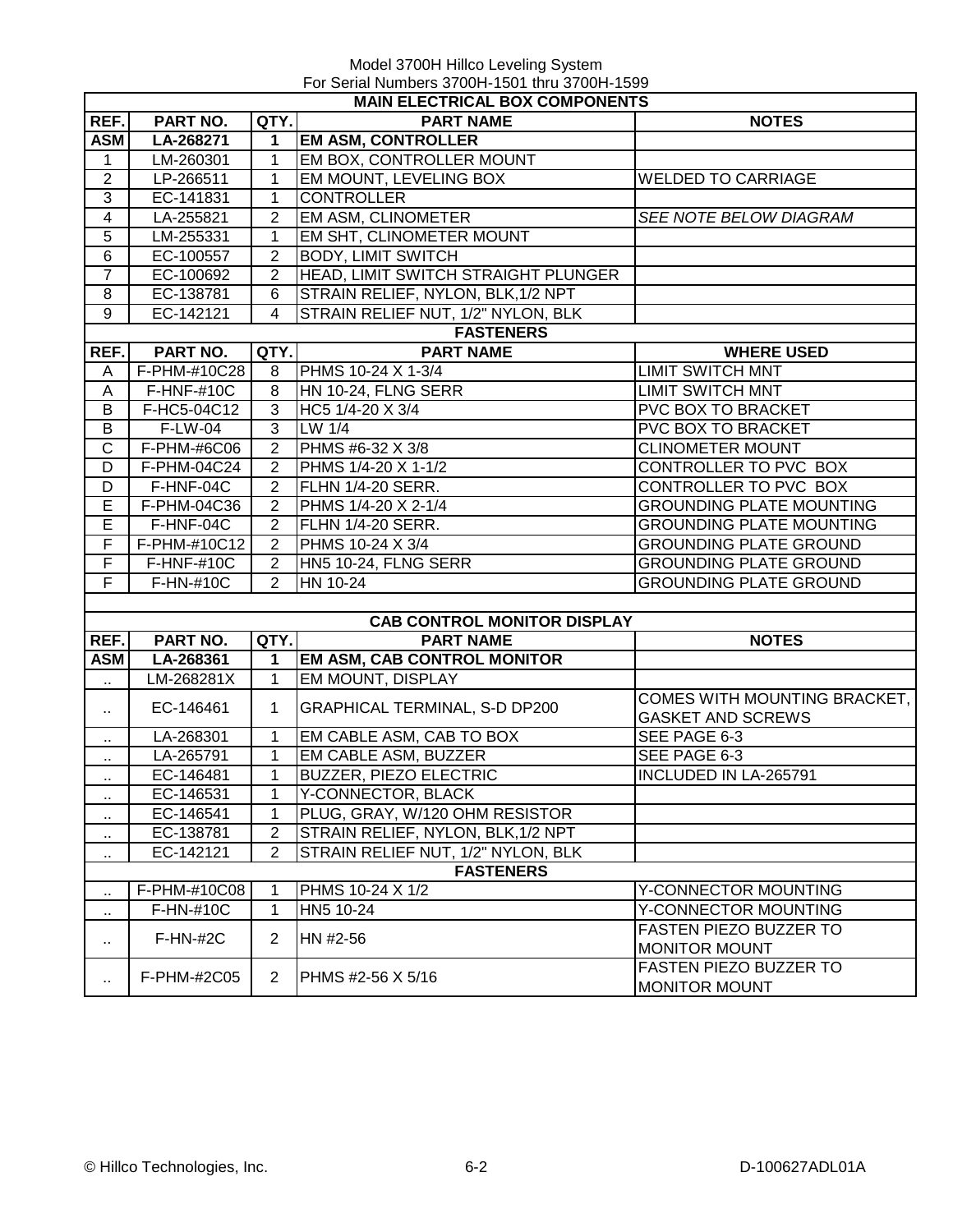Model 3700H Hillco Leveling System For Serial Numbers 3700H-1501 thru 3700H-1599 *ELECTRICAL CONNECTORS AND CABLES*

**#1** LA-268261 EM CABLE ASM, LIMIT SWITCH



**#3** LA-261191 EM ASM, CLINOMETER



**#5** LA-268301 EM CABLE ASM, CAB TO BOX



**#6** LA-265791 EM CABLE ASM, BUZZER



**#2** LA-268311 EM CABLE ASM, BOX TO VALVE



**#4** LA-268351 EM CABLE ASM, MANIFOLD



**#7** LA-268291 EM CABLE ASM, POWER & GROUND



**#8** LA-289201 EM CABLE ASM, REMOTE SWITCH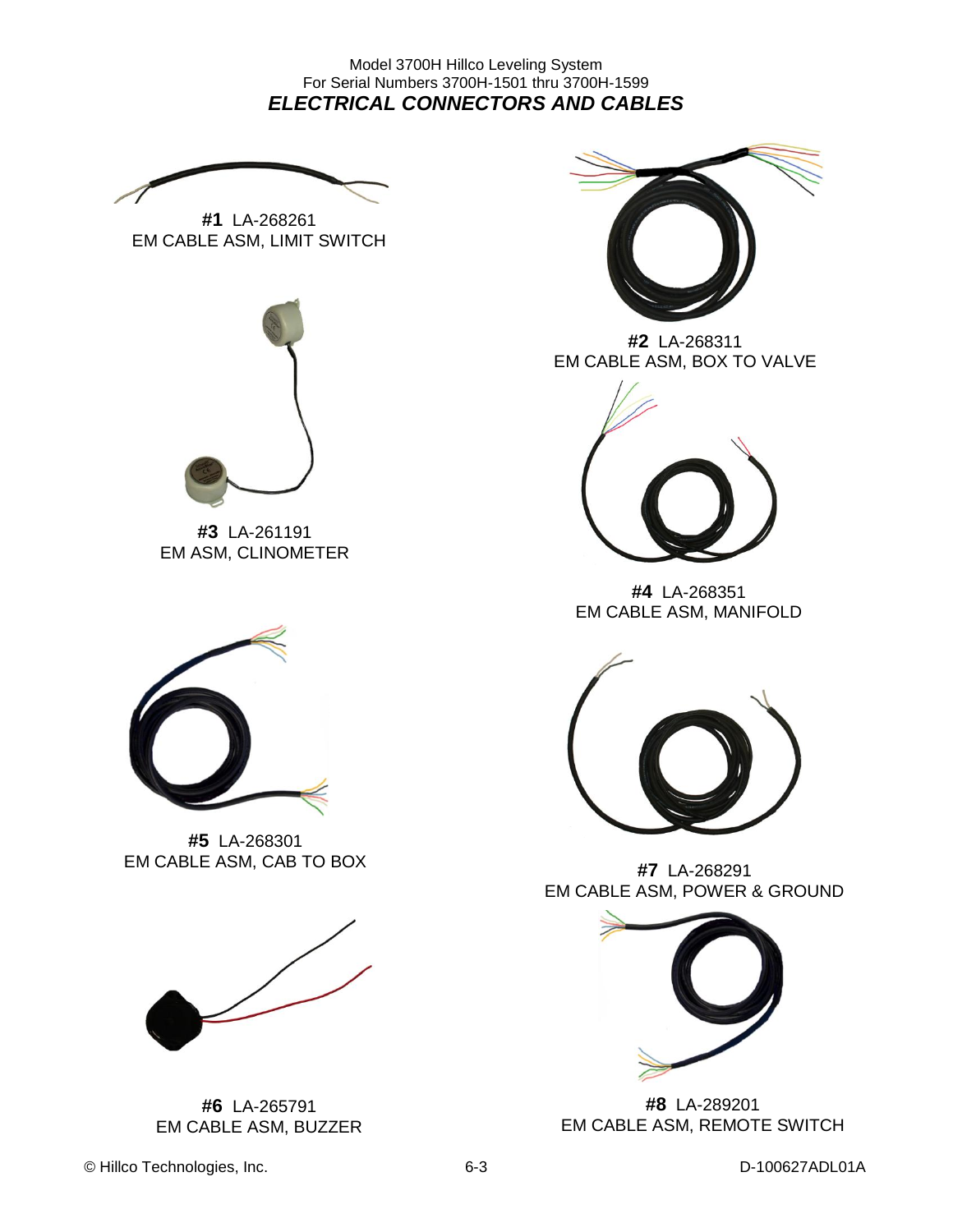|                        | <b>ELECTRICAL CONNECTORS</b> |                 |                                       |                       |  |  |
|------------------------|------------------------------|-----------------|---------------------------------------|-----------------------|--|--|
| REF.                   | PART NO.                     | QTY.            | <b>PART NAME</b>                      | <b>NOTES</b>          |  |  |
| <b>NS</b>              | EC-141741                    | $\overline{4}$  | DTM SERIES, 12-SOCKET WEDGE           |                       |  |  |
| $\overline{\text{NS}}$ | EC-141751                    | 3               | DTM SERIES, 12-SOCKET PLUG-GRAY       |                       |  |  |
| <b>NS</b>              | EC-141761                    | $\mathbf{1}$    | DTM SERIES, 12-SOCKET PLUG-BLACK      |                       |  |  |
| <b>NS</b>              | EC-143261                    | $\mathbf{1}$    | DTM SERIES, 12-PIN, RECEPTACLE        |                       |  |  |
| <b>NS</b>              | EC-143271                    | $\mathbf{1}$    | DTM SERIES, 12-PIN WEDGE              |                       |  |  |
| $\overline{\text{NS}}$ | EC-146521                    | $\overline{2}$  | DTM SERIES, 2-SOCKET WEDGE            |                       |  |  |
| <b>NS</b>              | EC-146611                    | $\mathbf{1}$    | DTM SERIES, 2-PIN WEDGE, BLACK        |                       |  |  |
| NS                     | EC-146581                    | $\overline{31}$ | DTM SERIES, SOCKET CONTACT, SOLID     |                       |  |  |
| $\overline{\text{NS}}$ | EC-146591                    | $\overline{7}$  | DTM SERIES, PIN CONTACT, SOLID        |                       |  |  |
| $\overline{\text{NS}}$ | ET-ST-20#10                  | 6               | TERMINAL, RING, #10, 20 GA., NON-INS. |                       |  |  |
| $\overline{\text{NS}}$ | ET-ST-2004                   | 1               | TERMINAL, RING, NON-INS, 1/4, 20 GA   |                       |  |  |
| $\overline{\text{NS}}$ | ET-ST-1406                   | $\mathbf{1}$    | TERMINAL, RING, 3/8, 14 GA, NON-INS.  |                       |  |  |
| $\overline{\text{NS}}$ | EC-136661                    | $\overline{2}$  | TERMINAL, MALE PIN, WP                |                       |  |  |
| $\overline{\text{NS}}$ | EC-136621                    | $\overline{2}$  | TERMINAL, FEMALE SLEEVE, WP           |                       |  |  |
| $\overline{\text{NS}}$ | EC-143211                    | 1               | CONNECTOR, 2-MALE, WP                 |                       |  |  |
| $\overline{\text{NS}}$ | EC-143221                    | $\mathbf{1}$    | CONNECTOR, 2-FEMALE, WP               |                       |  |  |
| <b>NS</b>              | EC-139631                    | $\mathbf{1}$    | CONNECTOR, PARALLEL, 12-10 GA         |                       |  |  |
| <b>NS</b>              | EC-139641                    | $\overline{2}$  | CONNECTOR, PARALLEL, 16-14 GA         |                       |  |  |
| <b>NS</b>              | EC-146601                    | $\mathbf{1}$    | RECEPTACLE, GRAY, 2-PIN               |                       |  |  |
| <b>NS</b>              | EC-146881                    | $\mathbf{1}$    | MINI FUSE HOLDER, ATM                 |                       |  |  |
| <b>NS</b>              | EC-146891                    | $\mathbf{1}$    | MINI BLADE FUSE, ATM, 5AMP            |                       |  |  |
|                        |                              |                 |                                       |                       |  |  |
|                        |                              |                 | <b>CABLE ASSEMBLIES</b>               |                       |  |  |
| REF.                   | PART NO.                     | QTY.            | <b>PART NAME</b>                      | <b>NOTES</b>          |  |  |
| $\mathbf{1}$           | LA-268261                    | 2               | EM CABLE ASM, LIMIT SWITCH            |                       |  |  |
| $\boldsymbol{2}$       | LA-268311                    | 1               | EM CABLE ASM, BOX TO VALVE            |                       |  |  |
| $\overline{3}$         | LA-261191                    | 1               | <b>EM ASM, CLINOMETER</b>             |                       |  |  |
| $\overline{4}$         | LA-268351                    | $\mathbf{1}$    | EM CABLE ASM, MANIFOLD                |                       |  |  |
| ٠.                     | LA-268341                    | 1               | EM CABLE ASM, LEVELING MANIFOLD       | INCLUDED IN LA-268351 |  |  |
| Ω,                     | LA-268331                    | 1               | EM CABLE ASM, RWA SIGNAL              | INCLUDED IN LA-268351 |  |  |
| 5                      | LA-268301                    | 1               | EM CABLE ASM, CAB TO BOX              |                       |  |  |
| 6                      | LA-265791                    | $\mathbf{1}$    | EM CABLE ASM, BUZZER                  |                       |  |  |
| $\ddot{\phantom{1}}$   | EC-146481                    | $\mathbf{1}$    | <b>BUZZER, PIEZO ELECTRIC</b>         | INCLUDED IN LA-265791 |  |  |
| $\overline{7}$         | LA-268291                    | $\mathbf{1}$    | EM CABLE ASM, POWER & GROUND          |                       |  |  |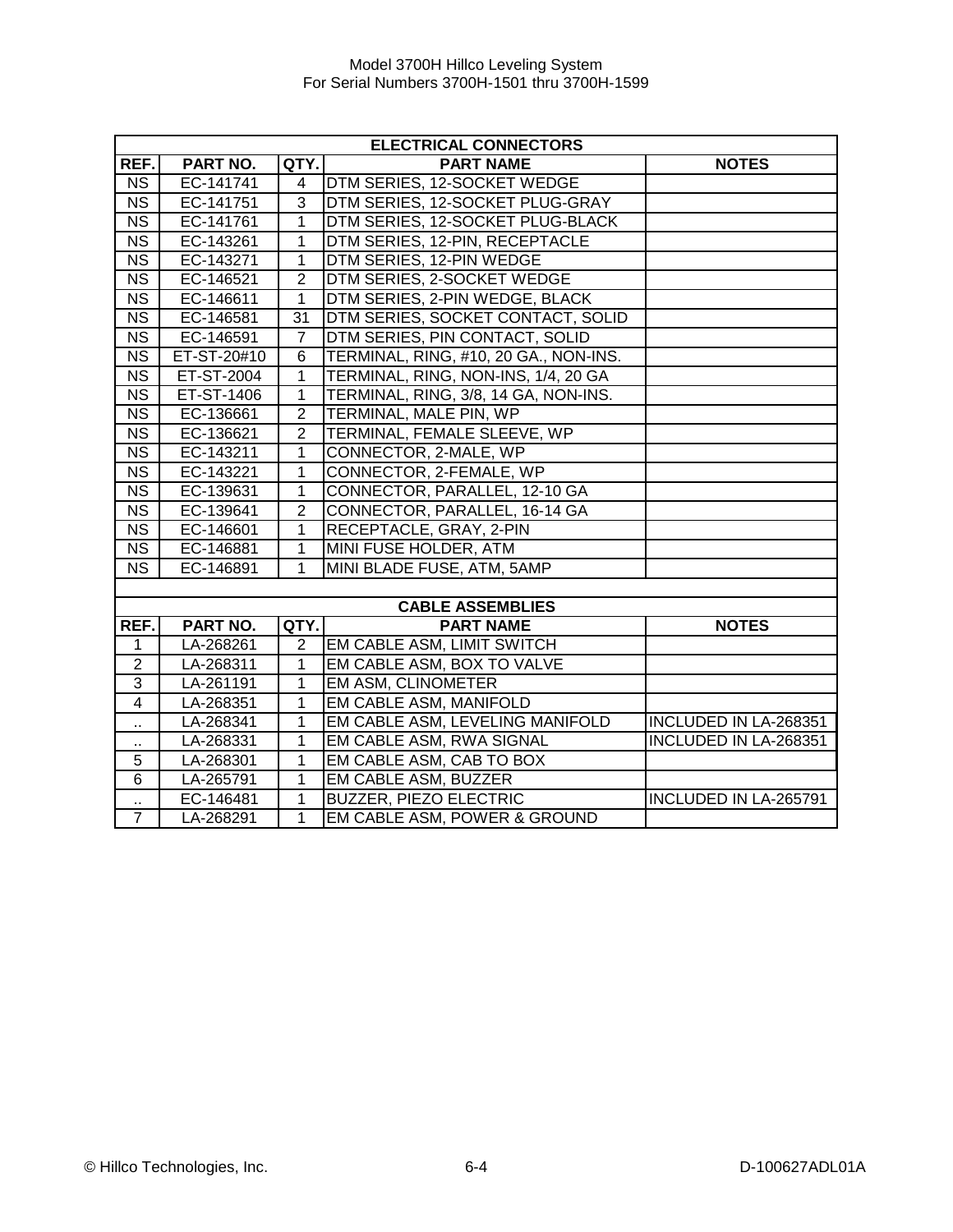<span id="page-23-0"></span>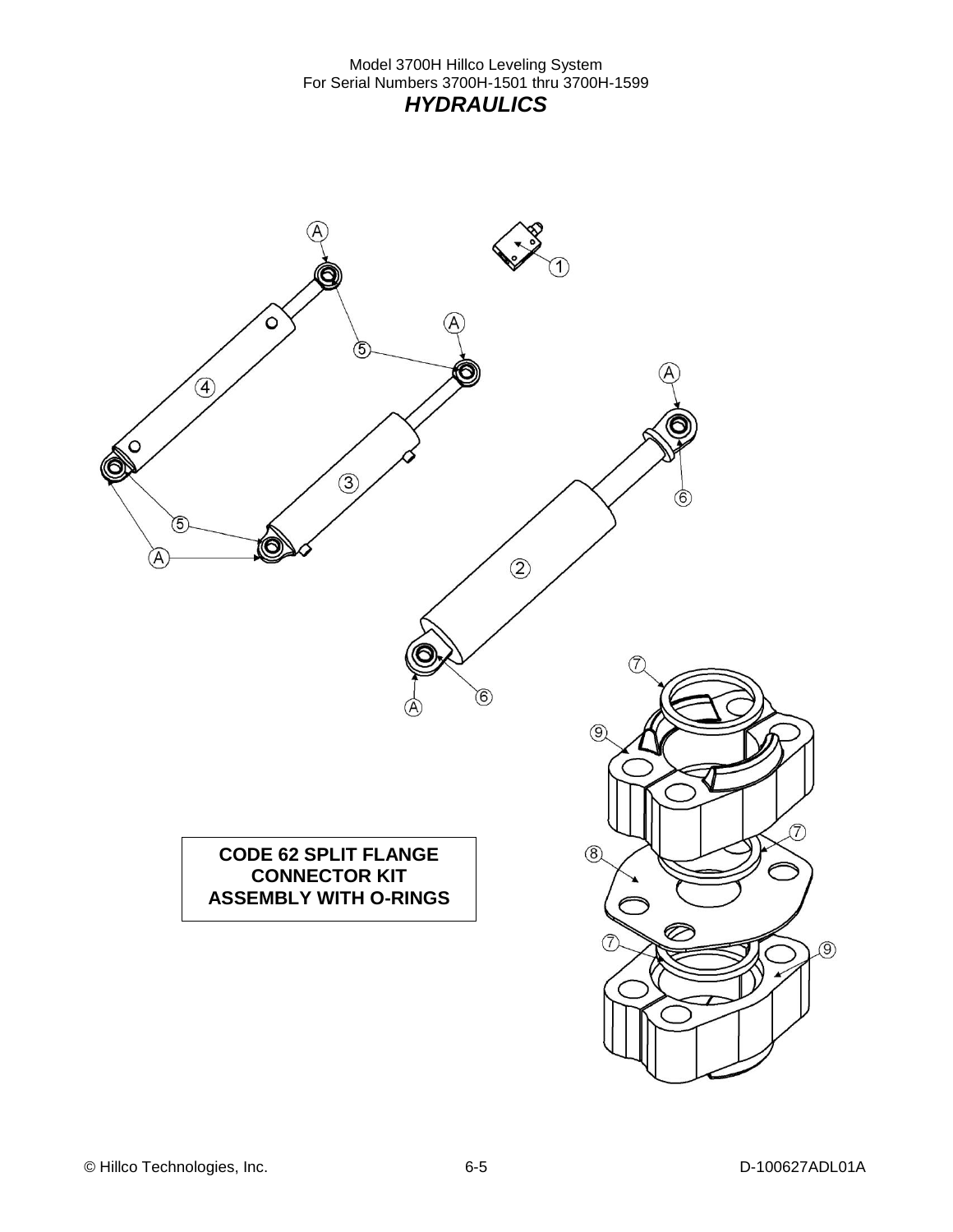| <b>COUNTERBALANCE VALVE AND CYLINDERS</b> |                 |                         |                                                    |                                                   |  |  |  |
|-------------------------------------------|-----------------|-------------------------|----------------------------------------------------|---------------------------------------------------|--|--|--|
| REF.                                      | <b>PART NO.</b> | QTY.                    | <b>PART NAME</b>                                   | <b>NOTES</b>                                      |  |  |  |
| $\mathbf 1$                               | HC-138901       | $\overline{2}$          | VALVE, 3-PORT COUNTERBALANCE                       | <b>MAIN LEVELING</b><br><b>CYLINDERS BASE END</b> |  |  |  |
| $\sim$                                    | HC-139171       | $\overline{2}$          | BODY, COUNTERBALANCE VALVE                         |                                                   |  |  |  |
| $\ddotsc$                                 | HC-139161       | $\overline{2}$          | CARTRIDGE, COUNTERBALANCE<br><b>VALVE</b>          |                                                   |  |  |  |
| <b>NS</b>                                 | HC-140361       | $\overline{2}$          | SEAL KIT, COUNTERBALANCE VALVE                     |                                                   |  |  |  |
| 2                                         | HC-103227       | 2                       | <b>CYLINDER, MAIN LEVELING</b>                     | <b>SUBS TO HC-147511</b>                          |  |  |  |
| $\ddotsc$                                 | HC-134251       | $\overline{2}$          | SEAL KIT, MAIN LEVELING CYLINDER                   |                                                   |  |  |  |
| $\overline{3}$                            | HC-101842       | $\overline{1}$          | <b>CYLINDER, MASTER LEVELING</b>                   | <b>SUBS TO HC-147501</b>                          |  |  |  |
| $\ddot{\phantom{a}}$                      | HC-134201       | $\mathbf{1}$            | SEAL KIT, MASTER LEVELING<br><b>CYLINDER</b>       |                                                   |  |  |  |
| 4                                         | HC-100706       | $\overline{1}$          | <b>CYLINDER, SLAVE</b>                             | <b>SUBS TO HC-147491</b>                          |  |  |  |
|                                           | HC-140011       | 1                       | SEAL KIT, SLAVE CYLINDER                           |                                                   |  |  |  |
| 5                                         | MC-150871       | $\overline{4}$          | 1" BEARING, SEALED SPHERICAL                       |                                                   |  |  |  |
| 6                                         | MC-150881       | $\overline{\mathbf{4}}$ | 1 3/8" BEARING, SEALED SPHERICAL                   |                                                   |  |  |  |
|                                           |                 |                         |                                                    |                                                   |  |  |  |
|                                           |                 |                         | <b>HYDRAULIC FASTENERS</b>                         |                                                   |  |  |  |
| REF.                                      | <b>PART NO.</b> | QTY.                    | <b>PART NAME</b>                                   | <b>WHERE USED</b>                                 |  |  |  |
| A                                         | F-SSS-04F04     | 6                       | SET SCREW, 1/4-28 X 1/4                            | <b>ALL CYLINDERS</b>                              |  |  |  |
|                                           |                 |                         |                                                    |                                                   |  |  |  |
| <b>CODE 62 SPLIT FLANGE CONNECTOR KIT</b> |                 |                         |                                                    |                                                   |  |  |  |
| REF.                                      | PART NO.        | QTY.                    | <b>PART NAME</b>                                   | <b>NOTES</b>                                      |  |  |  |
| <b>ASM</b>                                | HC-101843       | $\mathbf 1$             | <b>CODE 62 SLT FLNG CONNECTOR KIT WITH O-RINGS</b> |                                                   |  |  |  |
| $\overline{7}$                            | HC-147551       | $\overline{3}$          | O-RING, CODE 62, 1"                                |                                                   |  |  |  |
| 8                                         | HC-148291       | 1                       | PLATE, CODE 62 UNION #16                           |                                                   |  |  |  |
| $\overline{9}$                            | LM-277131       | $\overline{4}$          | HM FLANGE, CODE 62 #16                             |                                                   |  |  |  |
| $\overline{\text{NS}}$                    | F-HC8-07C48     | $\overline{4}$          | HC8 7/16-14 X 3                                    |                                                   |  |  |  |
| N <sub>S</sub>                            | F-HN8-07C       | $\overline{\mathbf{4}}$ | HN8 7/16-14                                        |                                                   |  |  |  |
| $\overline{\text{NS}}$                    | F-LW-07         | $\overline{4}$          | <b>LW 7/16 PLT</b>                                 |                                                   |  |  |  |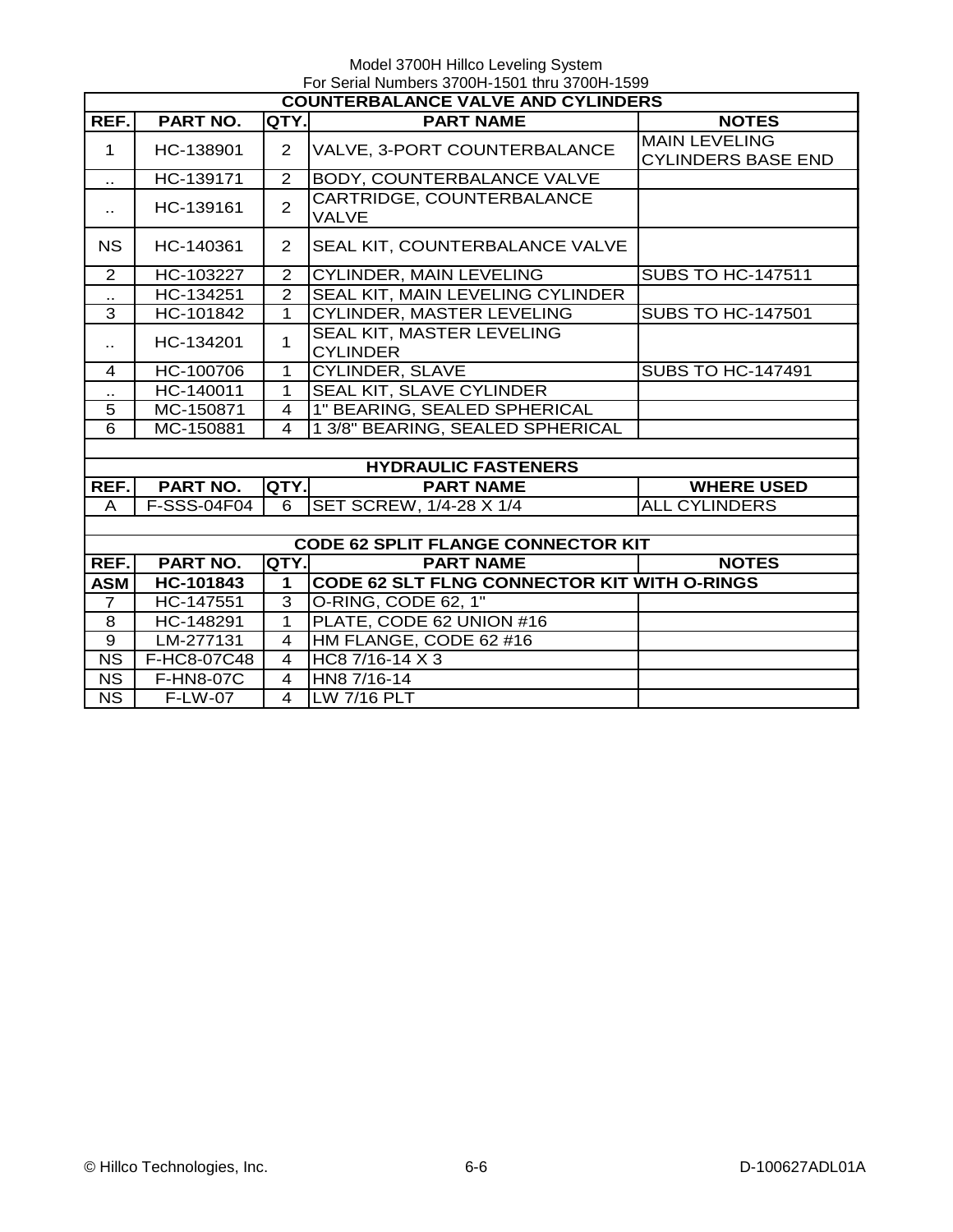### *HYDRAULIC MANIFOLD*

<span id="page-25-0"></span>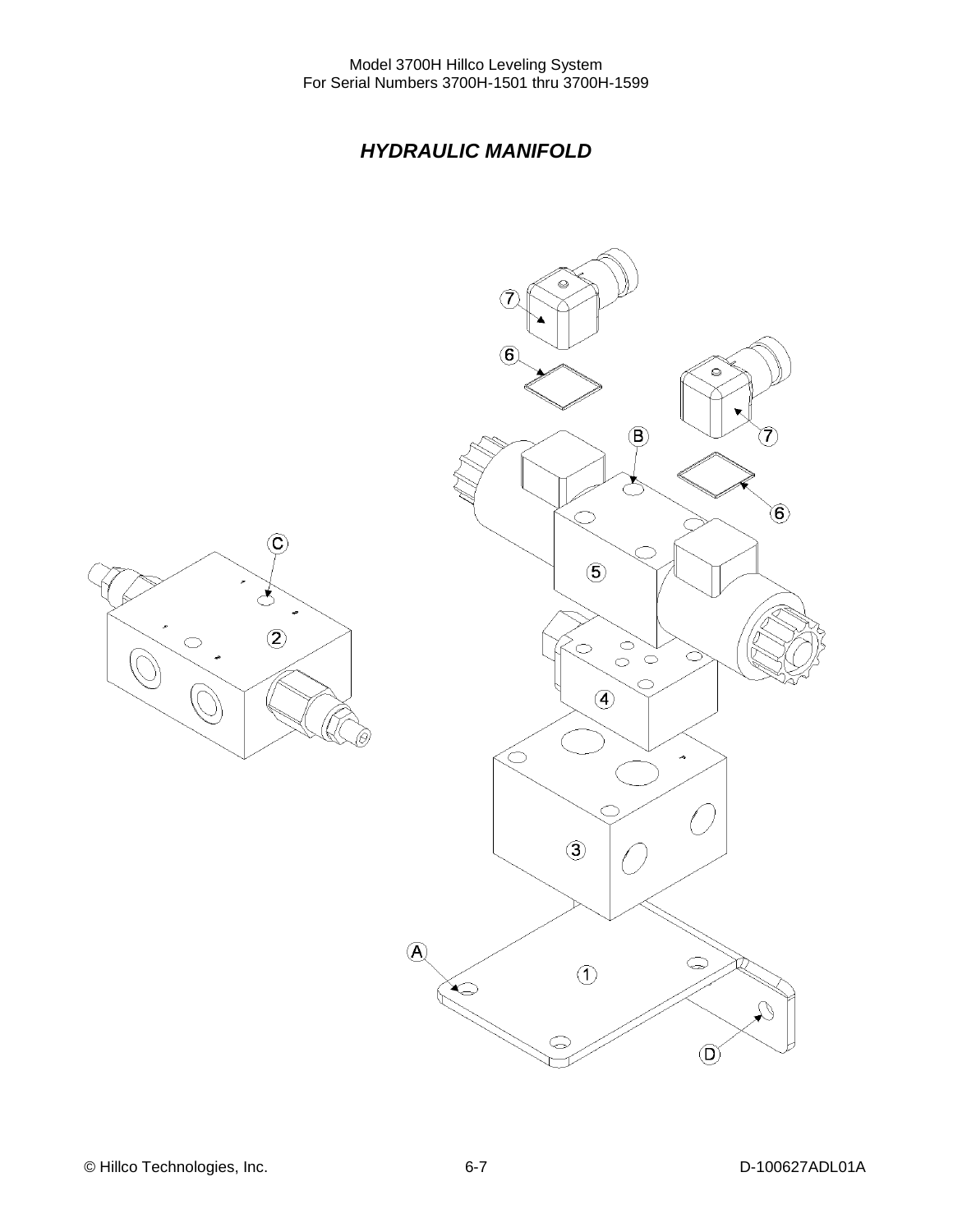| <b>MANIFOLD COMPONENTS</b> |                                                      |                |                                  |                            |  |  |
|----------------------------|------------------------------------------------------|----------------|----------------------------------|----------------------------|--|--|
| REF.                       | QTY.<br><b>PART NAME</b><br><b>NOTES</b><br>PART NO. |                |                                  |                            |  |  |
| <b>ASM</b>                 | LA-268131                                            | 1              | <b>LEVELING MANIFOLD ASM</b>     |                            |  |  |
| 1                          | LP-268121                                            | 1              | HM PLATE, MANIFOLD MOUNT         |                            |  |  |
| $\overline{2}$             | HC-138691                                            | 1              | MANIFOLD, RELIEF VALVE           | <b>HEADER TRIM CIRCUIT</b> |  |  |
| $\ddot{\phantom{1}}$       | HC-141351                                            | $\overline{2}$ | CARTRIDGE, RELIEF VALVE          |                            |  |  |
| <b>NS</b>                  | HC-141361                                            | $\overline{2}$ | SEAL KIT, RELIEF VALVE           |                            |  |  |
| 3                          | HC-138861                                            | 1              | MANIFOLD, SINGLE STATION         |                            |  |  |
| 4                          | HC-101264                                            | 1              | SHUTTLE ASM, LOAD SENSE          |                            |  |  |
| .,                         | HC-101021                                            |                | CARTRIDGE, LOAD SENSE VALVE      |                            |  |  |
| $\ddot{\phantom{0}}$       | HC-101022                                            | 1              | BODY, LOAD SENSE VALVE           |                            |  |  |
| <b>NS</b>                  | HC-102082                                            | 1              | SEAL KIT, LOAD SENSE SHUTTLE     |                            |  |  |
|                            |                                                      |                | <b>ASM</b>                       |                            |  |  |
| 5                          | HC-140411                                            | 1              | <b>DIRECTIONAL CONTROL VALVE</b> |                            |  |  |
| <b>NS</b>                  | LM-250111                                            | 1              | ORIFICE, .128                    |                            |  |  |
| <b>NS</b>                  |                                                      | 1              | SEAL KIT, DIRECTIONAL CONTROL    |                            |  |  |
|                            | HC-142731                                            |                | <b>VALVE</b>                     |                            |  |  |
| 6                          | HC-142971                                            | $\overline{2}$ | <b>GASKET, DIN CONNECTOR</b>     |                            |  |  |
| $\overline{7}$             | HC-140291                                            | $\overline{2}$ | PLUG, DIN, LIGHTED               |                            |  |  |
|                            |                                                      |                |                                  |                            |  |  |
| <b>MANIFOLD FASTENERS</b>  |                                                      |                |                                  |                            |  |  |
| REF.I                      | PART NO.                                             | QTY.           | <b>PART NAME</b>                 | <b>WHERE USED</b>          |  |  |
| А                          | F-HCF-08M020E                                        | 4              | FLHC-10.9 M8 X 1.25 X 20 PLT     |                            |  |  |
| А                          | F-HNF-08ME                                           | 4              | FLHN-10.9 M8 X 1.25 PLT          |                            |  |  |
| B                          | F-SHC-#10C52                                         | $\overline{4}$ | SHCS 10-24 X 3-1/4               |                            |  |  |
| B                          | F-LW-#10                                             | $\overline{4}$ | LW #10                           |                            |  |  |
| C                          | F-HCF-08M050E                                        | $\overline{2}$ | FLHC-10.9 M8 X 1.25 X 50         |                            |  |  |
| C                          | F-HNF-08ME                                           | $\overline{2}$ | FLHN-10.9 M8 X 1.25 PLT          |                            |  |  |
| D                          | F-HCF-08M020E                                        | $\overline{2}$ | FLHC-10.9 M8 X 1.25 X 20 PLT     |                            |  |  |
| D                          | F-HNF-08ME                                           | $\overline{2}$ | FLHN-10.9 M8 X 1.25 PLT          |                            |  |  |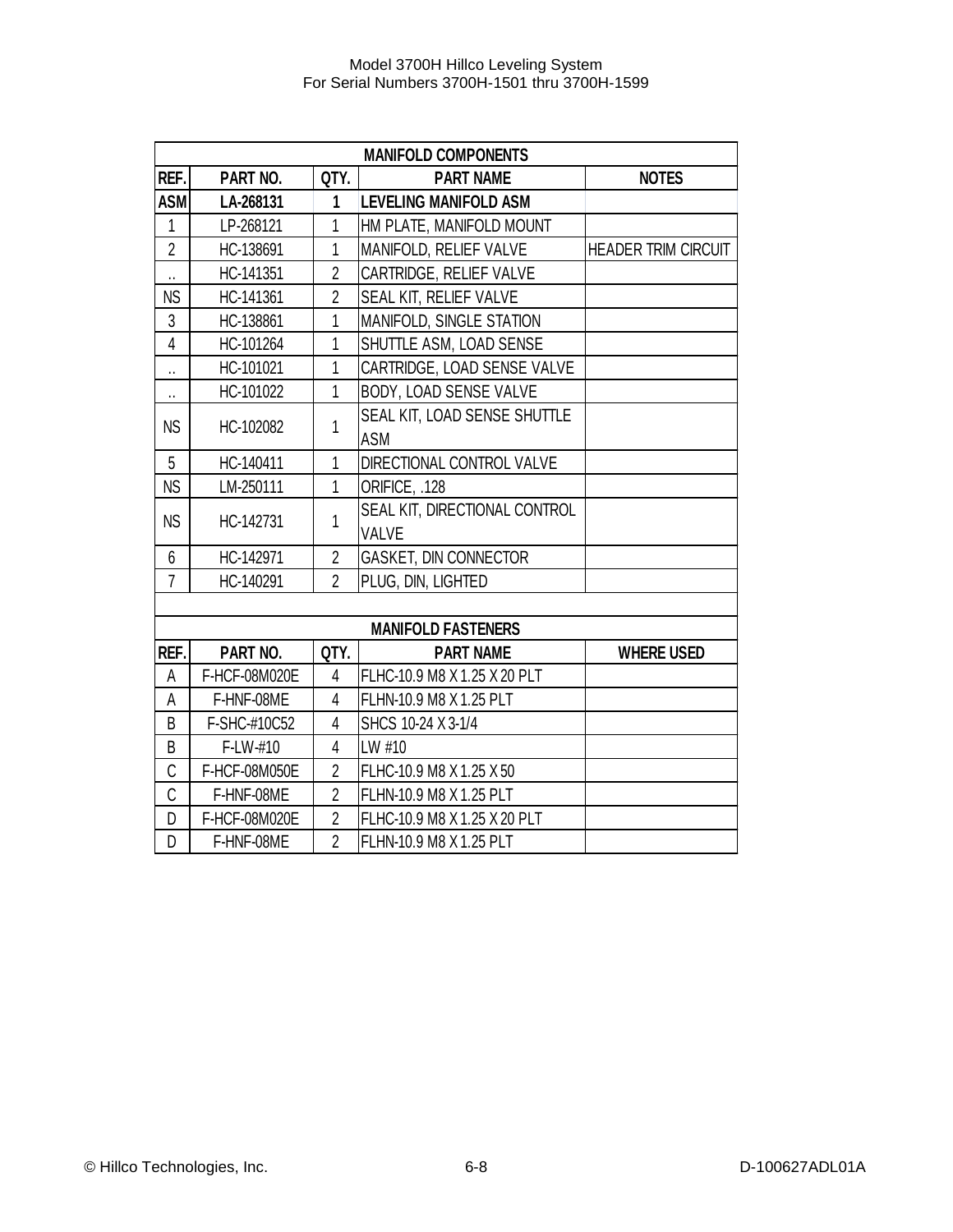### Model 3700H Hillco Leveling System For Serial Numbers 3700H-1501 thru 3700H-1599 *HYDRAULIC HOSES*

<span id="page-27-1"></span><span id="page-27-0"></span>

| <b>LEVELING AND TRIM</b>          |                 |                         |                                               |                                                                                      |  |  |
|-----------------------------------|-----------------|-------------------------|-----------------------------------------------|--------------------------------------------------------------------------------------|--|--|
| REF.                              | <b>PART NO.</b> | QTY.                    | <b>PART NAME</b>                              | <b>WHERE USED</b>                                                                    |  |  |
| <b>NS</b>                         | LA-146841       | $\overline{2}$          | 3/8" 100R2 HOSE 9-1/4" #6 FORS X #6 FORS 90°  | MAIN ROD TO COUNTERBALANCE VALVE<br>PORT #3 LEFT & RIGHT                             |  |  |
| <b>NS</b>                         | LA-146991       | 1.                      | 3/8" 100R2 HOSE 86" #6 FORS 90° X #6 FORS STR | LEVELING PORT "A" TO<br>COUNTERBALANCE VALVE PORT #3 LEFT                            |  |  |
| <b>NS</b>                         | LA-146991       | 1.                      | 3/8" 100R2 HOSE 86" #6 FORS 90° X #6 FORS STR | LEVELING PORT "B" TO<br>COUNTERBALANCE VALVE PORT #2 LEFT                            |  |  |
| <b>NS</b>                         | LA-146821       | 1.                      | 3/8" 100R2 HOSE 44" #6 FORS X #6 FORS 90°     | <b>COUNTERBALANCE VALVE PORT #2</b><br>RIGHT TO COUNTERBALANCE VALVE<br>PORT #3 LEFT |  |  |
| <b>NS</b>                         | LA-146831       | 1.                      | 3/8" 100R2 HOSE 42-1/2" #6 FORS X #6 FORS 90° | COUNTERBALANCE VALVE PORT #3<br>RIGHT TO COUNTERBALANCE VALVE<br>PORT#2 LEFT         |  |  |
| <b>NS</b>                         | LA-147271       | 1.                      | 1/4" 100R2 HOSE 98" #6 FORS X #6 FORS 90°     | <b>MASTER CYLINDER BASE TO SLAVE</b><br><b>CYLINDER BASE</b>                         |  |  |
| ΝS                                | LA-147281       | 1.                      | 1/4" 100R2 HOSE 122" #6 FORS X #6 FORS        | MASTER CYLINDER ROD TO SLAVE<br><b>CYLINDER ROD</b>                                  |  |  |
| ΝS                                | LA-140591       | 1.                      | 1/4" 100R2 HOSE 104" #6 FORS X #6 FORS        | CROSS PORT RELIEF #1 TO MASTER<br><b>BASE</b>                                        |  |  |
| <b>NS</b>                         | LA-147021       | 1.                      | 1/4" 100R2 HOSE 93" #6 FORS X #6 FORS         | CROSS PORT RELIEF #2 TO MASTER ROD                                                   |  |  |
| <b>NS</b>                         | LA-147161       | 1.                      | 1/4" 100R2 HOSE 18" #6 FORS X #6 FORS         | CROSS PORT RELIEF #2 TO "FTR" PORT<br>ON FIELD TRACKER VALVE                         |  |  |
| ΝS                                | LA-147161       | 1.                      | 1/4" 100R2 HOSE 18" #6 FORS X #6 FORS         | CROSS PORT RELIEF #1 TO "FTP" PORT<br>ON FIELD TRACKER VALVE                         |  |  |
| <b>NS</b>                         | LA-146851       | 1                       | 1/4" 100R2 HOSE 30" #6 FORS X #4 FORS         | <b>LOAD SENSE LINE</b>                                                               |  |  |
| <b>NS</b>                         | LA-146861       | 1                       | 5/8" 100R2 HOSE 37" #10 FORS X #10 FORS 90°   | LEVELING VALVE PRESSURE HOSE                                                         |  |  |
| <b>NS</b>                         | LA-146871       | 1                       | 5/8" 100R2 HOSE 36" #10 FORS X #10 FORS       | LEVELING VALVE RETURN HOSE                                                           |  |  |
| <b>NS</b>                         | HC-143581       | 1                       | ABRASION SLEEVE, NYLON - 1.22" X 24"          | HOSES TO SLAVE CYLINDER                                                              |  |  |
| <b>NS</b>                         | HC-135771       | 3                       | 1/4-28 MALE X 1/8 FPT 90°                     | MASTER & LEVLEING CYLINDER BASE                                                      |  |  |
| <b>NS</b>                         | HC-135881       | 1                       | 1/4-28 MALE X 1/8 FPT STR                     | <b>MASTER CYLINDER ROD</b>                                                           |  |  |
|                                   |                 |                         |                                               |                                                                                      |  |  |
| <b>HEADER LIFT CYLINDER HOSES</b> |                 |                         |                                               |                                                                                      |  |  |
|                                   | NS LA-147031    | $\overline{\mathbf{c}}$ | 1/2" 100R2 HOSE 46" #8 FORS 45° X #8 FORS     | <b>HEADER LIFT HOSES</b>                                                             |  |  |
| <b>NS</b>                         | HC-143581       | 2                       | ABRASION SLEEVE, NYLON - 1.22 ID X 24"        | <b>HEADER LIFT HOSES</b>                                                             |  |  |
| <b>DROP AXLE</b>                  |                 |                         |                                               |                                                                                      |  |  |
| <b>NS</b>                         | LA-133331       |                         | 3/16 R1 12" GREASE HOSE 1/8 MPT X 1/8 MPT     | REAR AXLE ZERK                                                                       |  |  |
|                                   |                 |                         |                                               |                                                                                      |  |  |
| <b>GREASE</b>                     |                 |                         |                                               |                                                                                      |  |  |
| <b>NS</b>                         | LA-133331       | $\overline{2}$          | 3/16 R1 12" GREASE HOSE 1/8 MPT X 1/8 MPT     | L & R MAIN LEVELING CYLINDER BASE TO<br>LEFT AND RIGHT BULKHEADS                     |  |  |
| <b>NS</b>                         | LA-133341       |                         | 3/16 R1 9-1/2" GREASE HOSE 1/8 MPT X 1/8 MPT  | MASTER BASE TO RH BULKHEAD                                                           |  |  |
| <b>NS</b>                         | LA-133322       | $\overline{2}$          | 3/16 R1 55" GREASE HOSE 1/8 MPT X 1/8 MPT     | MASTER ROD TO RH BULKHEAD & MAIN<br>PIVOT PIN TO LH BULKHEAD                         |  |  |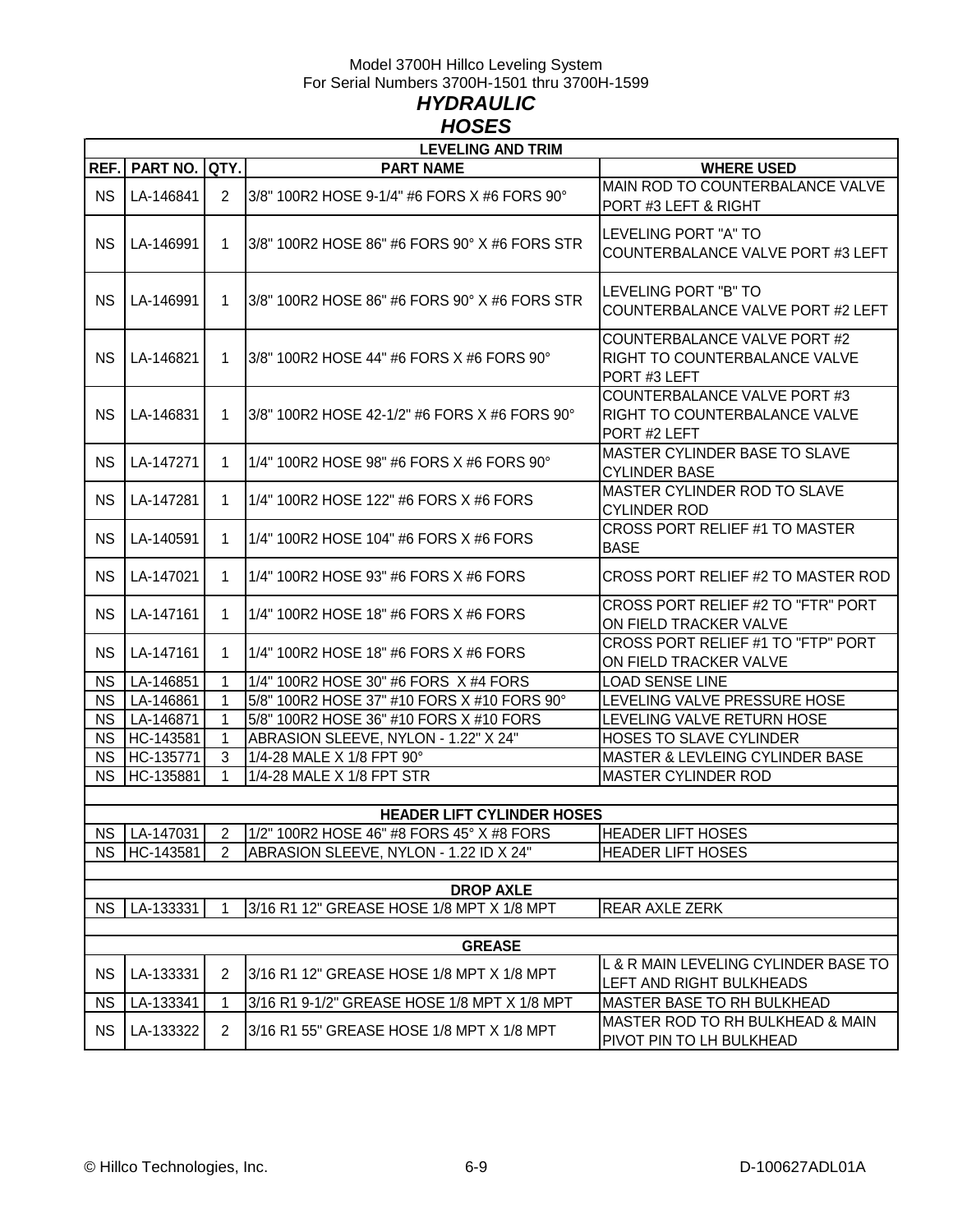# *HYDRAULIC HOSES (CONTINUED)*

| <b>BRAKE HOSES</b>              |           |   |                                                      |                                                                 |  |
|---------------------------------|-----------|---|------------------------------------------------------|-----------------------------------------------------------------|--|
| <b>NS</b>                       | LA-146951 |   | 3/8" 100R2 HOSE 106" #6 FORS 90° X #6 FORS           | RIGHT BRAKE HOSE TO HOSE 90° END                                |  |
| <b>NS</b>                       | LA-146961 |   | 3/8" 100R2 HOSE 106" #6 FORS X #6 FORS               | LEFT BRAKE HOSE TO HOSE STR<br><b>END</b>                       |  |
| <b>NS</b>                       | LA-142141 |   | 13/8" 100R2 HOSE 36" #6 FORS 90° X #6 FORS 90°       | REPLACES STEEL BRAKE LINE LOOP                                  |  |
|                                 |           |   |                                                      |                                                                 |  |
|                                 |           |   | <b>HYDRO HOSES</b>                                   |                                                                 |  |
| <b>NS</b>                       | LA-101809 |   | 1" 6000 PSI WP 18" W/ 1" CODE 62 FLANGE ENDS<br>STR. | <b>HYDRO FORWARD PROPUSION HOSE</b>                             |  |
| <b>NS</b>                       | HC-133541 | 3 | ABRASION SLEEVE, NYLON - 2.19 ID X 32"               | <b>HYDRO HOSES</b>                                              |  |
|                                 |           |   |                                                      |                                                                 |  |
|                                 |           |   | <b>STEERING HOSES</b>                                |                                                                 |  |
| <b>NS</b>                       | LA-146971 |   | 3/8" 100R2 HOSE 39" #8 FORS 90° X #8 FORS            | <b>BOTTOM STEERING LINE</b>                                     |  |
| <b>NS</b>                       | LA-146981 |   | 3/8" 100R2 HOSE 36" #8 FORS 90° X #8 MORS            | TOP STEERING LINE                                               |  |
|                                 |           |   |                                                      |                                                                 |  |
| <b>FEEDERHOUSE ENGAGE HOSES</b> |           |   |                                                      |                                                                 |  |
| <b>NS</b>                       | LA-147001 |   | 3/8" 100R2 HOSE 80" #6 FORS X #8 FORS                | C2 PORT ON BRAKE VALVE TO ROD END<br>OF FEEDER ENGAGE CYLINDER  |  |
| <b>NS</b>                       | LA-147011 |   | l3/8" 100R2 HOSE 80" #6 FORS 90 X #6<br><b>FORS</b>  | C1 PORT ON BRAKE VALVE TO BASE END<br>OF FEEDER ENGAGE CYLINDER |  |
| <b>NS</b>                       | HC-142151 |   | ABRASION SLEEVE, NYLON - 1.66 ID X 12"               | <b>FEEDER ENGAGE HOSES</b>                                      |  |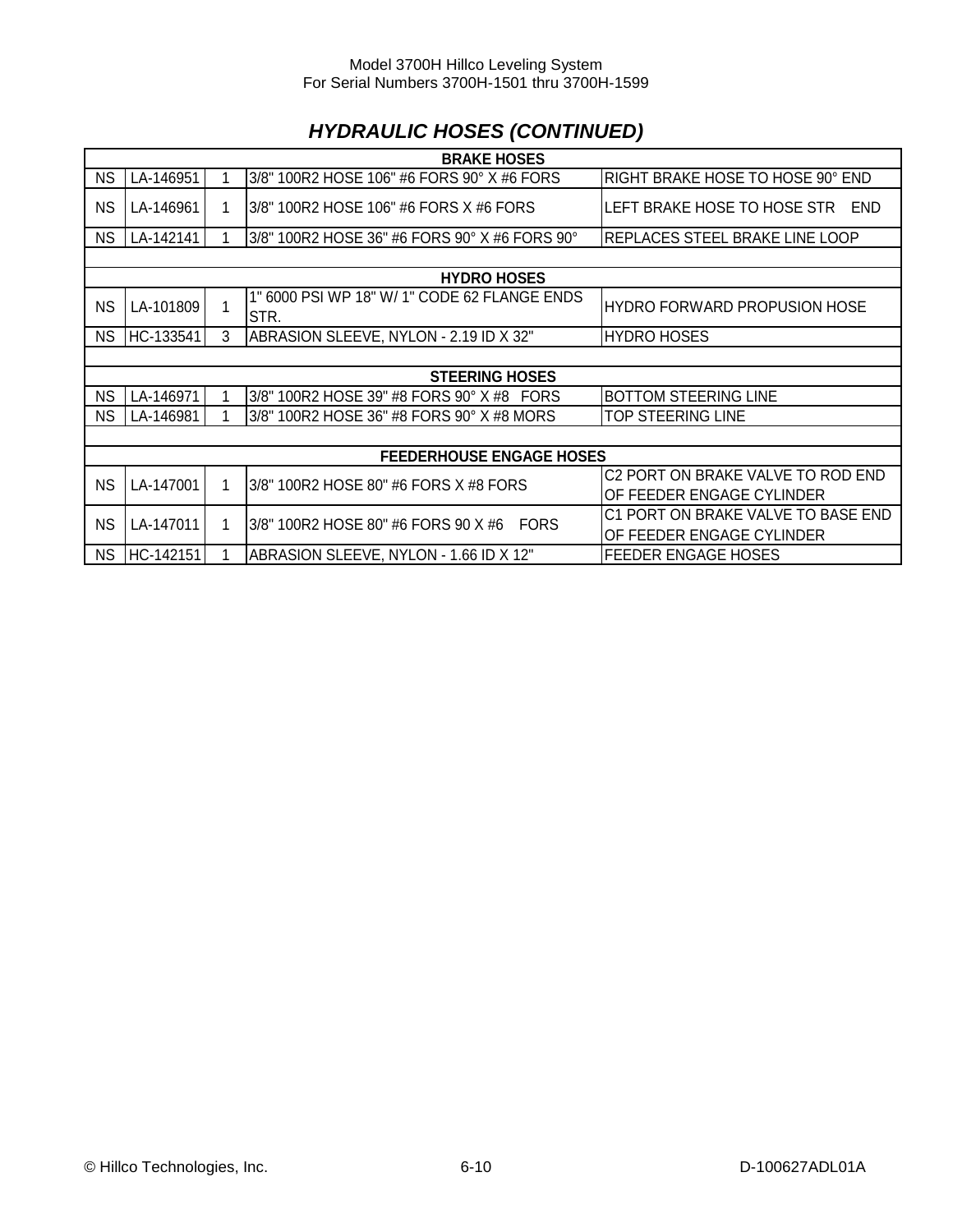### *HYDRAULIC ADAPTERS*

<span id="page-29-0"></span>

| REF.<br>PART NO.<br>QTY.<br><b>PART NAME</b><br><b>WHERE USED</b><br><b>NS</b><br>#6 ORS SWIVEL NUT RUN TEE<br><b>LOAD SENSE LINE ON COMBINE</b><br>HA-M-6FF6MF<br>1<br><b>NS</b><br>PRESSURE AND TANK LINES ON COMBINE<br>HA-M-10FF10MF<br>1<br>#10 ORS SWIVEL NUT RUN TEE<br>NS<br>#10 MORS X # 10 MORB 90°<br>PRESSURE AND TANK LINES ON COMBINE<br>HA-L-10MF10MO<br>1<br>"FTR" & "FTP" PORTS ON COMBINE<br><b>NS</b><br>HA-S-6MF6MO<br>$\overline{2}$<br>#6 MORS $X \# 6$ MORB STR<br><b>MANIFOLD</b><br><b>NS</b><br>#1 AND #2 PORTS IN RELIEF VALVE<br>HA-L-6MF4MO<br>#4 MORB X #6 MORS 90°<br>4<br>"A" & "B" PORTS<br><b>NS</b><br>HA-L-6MF8MO<br>$\overline{2}$<br>#6 MORS X #8 MORB 90°<br>#10 MORB SOCKET HEAD PLUG<br>$\overline{2}$<br>"P" & "T" PORTS<br><b>NS</b><br>HA-E-10MO<br>(ZERO-LEAK)<br>$\overline{2}$<br>"P" & "T" PORTS<br><b>NS</b><br>HA-S-10MF10MO<br>#10 MORS X #10 MORB STR<br><b>NS</b><br>$\overline{2}$<br>"P" & "T" PORTS<br>HA-L-10FF10MF<br>#10 FORS X #10 MORS 90°<br><b>NS</b><br>1<br><b>LOAD SENSE SHUTTLE</b><br>HA-L-4MF4MO<br>#4 MORS X #4 MORB 90°<br><b>NS</b><br>$\overline{c}$<br>STEERING CYLINDER PORTS<br>HA-L-8FF8MF<br>#8 FORS X #8 MORS 90°<br><b>NS</b><br>HA-L-6FF6MF<br>1<br>#6 FORS X #6 MORS 90°<br>LEFT BRAKE PORT ON TRANSMISSION<br><b>NS</b><br>1<br>#6 FORS X #6 MORS 90°<br>FEEDER ENGAGE PORT ON BRAKE VALVE<br>HA-L-6FF6MF<br><b>NS</b><br>HA-F-6FF6MF<br>#6 FORS X #6 MORS 45°<br>BRAKE VALVE PRESSURE PORT<br>1<br><b>NS</b><br>HA-F-16FF16MF<br>#16 FORS X #16 MORS 45°<br>CASE DRAIN ON HYDRO MOTOR<br>1<br><b>NS</b><br>$\mathbf{1}$<br>HA-L-16FF16MF<br>#16 MORS X #16 FORS 90°<br>CASE DRAIN ON HYDRO PUMP<br>MAIN CYLINDER AND COUNTERBALANCE VALVE<br>LEFT & RIGHT COUNTERBALANCE VALVE<br><b>NS</b><br>HA-L-6MO6MO<br>$\overline{2}$<br>#6 MORB X #6 MORB 90°<br>PORT #1 TO MAIN CYL BASE<br>$\overline{2}$<br><b>NS</b><br>HA-L-6MF8MO<br>#6 MORS X #8 MORB 90°<br>LEFT & RIGHT MAIN CYLINDER ROD<br><b>NS</b><br>$\overline{2}$<br>HA-S-6FO8MO<br>#8 MORB X #6 FORB STR<br>LEFT & RIGHT MAIN CYLINDER BASE<br>#6 MORS STR THREAD BRANCH<br>LEFT & RIGHT COUNTER BALANCE VALVE<br>3<br><b>NS</b><br>HA-Q-6MF6MO<br><b>TEE</b><br>PORT #3 AND COUNTERBALANCE #2 LEFT<br>#6 MORS X #6 FORS SWIVEL NUT<br><b>NS</b><br>1<br>LEFT COUNTERBALANCE VALVE PORT #3<br>HA-M-6FF6MF<br><b>RUN TEE</b><br><b>NS</b><br>HA-L-6MF6MO<br>1<br>#6 MORS X # 6 MORB 90°<br>RIGHT COUNTERBALANCE VALVE PORT #2<br><b>MASTER AND SLAVE CYLINDERS</b><br><b>NS</b><br>$\overline{2}$<br>#6MORS STR THREAD BRANCH TEE MASTER BASE AND ROD PORTS<br>HA-Q-6MF6MO<br><b>NS</b><br>HA-L-6MF6MO<br>1<br>#6 MORS X #6 MORB 90°<br><b>SLAVE ROD PORT</b><br>NS.<br>HA-S-6MF6MO<br>1<br>#6 MORS X #6 MORB STR<br><b>SLAVE BASE PORT</b><br><b>GREASE UNDERCARRIAGE/OVERCARRIAGE</b><br><b>NS</b><br>HA-L-2FP2MP<br>1/8 MPT 90 STREET EL<br><b>MAIN PIVOT PIN</b><br>1<br>1/8 NPSM X 1/8 FPT BULKHEAD<br><b>NS</b><br>5<br>HA-S-2MN2FP<br><b>GREASE BULKHEAD CONNECTORS</b><br><b>CONNECTOR</b><br><b>NS</b><br>HA-NJ-2FN<br>5<br>1/8 NPSM BULKHEAD LOCKNUT<br><b>GREASE BULKHEAD CONNECTORS</b><br><b>NS</b><br>5<br>ZERK, GREASE 1/4-28 STR<br>ALL GREASE HOSES<br>HC-138011<br><b>GREASE DROP AXLE</b><br>1/8 MPT 90 STREET EL<br><b>NS</b><br>DROP AXLE MAIN PIVOT PIN<br>HA-L-2FP2MP<br>$\mathbf{1}$<br>1/8 NPSM X 1/8 FPT BULKHEAD<br><b>NS</b><br>$\mathbf{1}$<br>HA-S-2MN2FP<br><b>GREASE BULKHEAD CONNECTORS</b><br><b>CONNECTOR</b><br><b>NS</b><br>HA-NJ-2FN<br>1/8 NPSM BULKHEAD LOCKNUT<br><b>GREASE BULKHEAD CONNECTORS</b><br>$\mathbf{1}$<br><b>NS</b><br>HC-138011<br>ALL GREASE HOSES<br>ZERK, GREASE 1/4-28 STRAIGHT<br>1 | <b>LEVELING MANIFOLD</b> |  |  |  |  |  |  |  |
|---------------------------------------------------------------------------------------------------------------------------------------------------------------------------------------------------------------------------------------------------------------------------------------------------------------------------------------------------------------------------------------------------------------------------------------------------------------------------------------------------------------------------------------------------------------------------------------------------------------------------------------------------------------------------------------------------------------------------------------------------------------------------------------------------------------------------------------------------------------------------------------------------------------------------------------------------------------------------------------------------------------------------------------------------------------------------------------------------------------------------------------------------------------------------------------------------------------------------------------------------------------------------------------------------------------------------------------------------------------------------------------------------------------------------------------------------------------------------------------------------------------------------------------------------------------------------------------------------------------------------------------------------------------------------------------------------------------------------------------------------------------------------------------------------------------------------------------------------------------------------------------------------------------------------------------------------------------------------------------------------------------------------------------------------------------------------------------------------------------------------------------------------------------------------------------------------------------------------------------------------------------------------------------------------------------------------------------------------------------------------------------------------------------------------------------------------------------------------------------------------------------------------------------------------------------------------------------------------------------------------------------------------------------------------------------------------------------------------------------------------------------------------------------------------------------------------------------------------------------------------------------------------------------------------------------------------------------------------------------------------------------------------------------------------------------------------------------------------------------------------------------------------------------------------------------------------------------------------------------------------------------------------------------------------------------------------------------------------------------------------------------------------------------------------------------------------------------------------------------------------------------------------------------------------------------------------------------------------------------------------------------------------------------------------------------------|--------------------------|--|--|--|--|--|--|--|
|                                                                                                                                                                                                                                                                                                                                                                                                                                                                                                                                                                                                                                                                                                                                                                                                                                                                                                                                                                                                                                                                                                                                                                                                                                                                                                                                                                                                                                                                                                                                                                                                                                                                                                                                                                                                                                                                                                                                                                                                                                                                                                                                                                                                                                                                                                                                                                                                                                                                                                                                                                                                                                                                                                                                                                                                                                                                                                                                                                                                                                                                                                                                                                                                                                                                                                                                                                                                                                                                                                                                                                                                                                                                                             |                          |  |  |  |  |  |  |  |
|                                                                                                                                                                                                                                                                                                                                                                                                                                                                                                                                                                                                                                                                                                                                                                                                                                                                                                                                                                                                                                                                                                                                                                                                                                                                                                                                                                                                                                                                                                                                                                                                                                                                                                                                                                                                                                                                                                                                                                                                                                                                                                                                                                                                                                                                                                                                                                                                                                                                                                                                                                                                                                                                                                                                                                                                                                                                                                                                                                                                                                                                                                                                                                                                                                                                                                                                                                                                                                                                                                                                                                                                                                                                                             |                          |  |  |  |  |  |  |  |
|                                                                                                                                                                                                                                                                                                                                                                                                                                                                                                                                                                                                                                                                                                                                                                                                                                                                                                                                                                                                                                                                                                                                                                                                                                                                                                                                                                                                                                                                                                                                                                                                                                                                                                                                                                                                                                                                                                                                                                                                                                                                                                                                                                                                                                                                                                                                                                                                                                                                                                                                                                                                                                                                                                                                                                                                                                                                                                                                                                                                                                                                                                                                                                                                                                                                                                                                                                                                                                                                                                                                                                                                                                                                                             |                          |  |  |  |  |  |  |  |
|                                                                                                                                                                                                                                                                                                                                                                                                                                                                                                                                                                                                                                                                                                                                                                                                                                                                                                                                                                                                                                                                                                                                                                                                                                                                                                                                                                                                                                                                                                                                                                                                                                                                                                                                                                                                                                                                                                                                                                                                                                                                                                                                                                                                                                                                                                                                                                                                                                                                                                                                                                                                                                                                                                                                                                                                                                                                                                                                                                                                                                                                                                                                                                                                                                                                                                                                                                                                                                                                                                                                                                                                                                                                                             |                          |  |  |  |  |  |  |  |
|                                                                                                                                                                                                                                                                                                                                                                                                                                                                                                                                                                                                                                                                                                                                                                                                                                                                                                                                                                                                                                                                                                                                                                                                                                                                                                                                                                                                                                                                                                                                                                                                                                                                                                                                                                                                                                                                                                                                                                                                                                                                                                                                                                                                                                                                                                                                                                                                                                                                                                                                                                                                                                                                                                                                                                                                                                                                                                                                                                                                                                                                                                                                                                                                                                                                                                                                                                                                                                                                                                                                                                                                                                                                                             |                          |  |  |  |  |  |  |  |
|                                                                                                                                                                                                                                                                                                                                                                                                                                                                                                                                                                                                                                                                                                                                                                                                                                                                                                                                                                                                                                                                                                                                                                                                                                                                                                                                                                                                                                                                                                                                                                                                                                                                                                                                                                                                                                                                                                                                                                                                                                                                                                                                                                                                                                                                                                                                                                                                                                                                                                                                                                                                                                                                                                                                                                                                                                                                                                                                                                                                                                                                                                                                                                                                                                                                                                                                                                                                                                                                                                                                                                                                                                                                                             |                          |  |  |  |  |  |  |  |
|                                                                                                                                                                                                                                                                                                                                                                                                                                                                                                                                                                                                                                                                                                                                                                                                                                                                                                                                                                                                                                                                                                                                                                                                                                                                                                                                                                                                                                                                                                                                                                                                                                                                                                                                                                                                                                                                                                                                                                                                                                                                                                                                                                                                                                                                                                                                                                                                                                                                                                                                                                                                                                                                                                                                                                                                                                                                                                                                                                                                                                                                                                                                                                                                                                                                                                                                                                                                                                                                                                                                                                                                                                                                                             |                          |  |  |  |  |  |  |  |
|                                                                                                                                                                                                                                                                                                                                                                                                                                                                                                                                                                                                                                                                                                                                                                                                                                                                                                                                                                                                                                                                                                                                                                                                                                                                                                                                                                                                                                                                                                                                                                                                                                                                                                                                                                                                                                                                                                                                                                                                                                                                                                                                                                                                                                                                                                                                                                                                                                                                                                                                                                                                                                                                                                                                                                                                                                                                                                                                                                                                                                                                                                                                                                                                                                                                                                                                                                                                                                                                                                                                                                                                                                                                                             |                          |  |  |  |  |  |  |  |
|                                                                                                                                                                                                                                                                                                                                                                                                                                                                                                                                                                                                                                                                                                                                                                                                                                                                                                                                                                                                                                                                                                                                                                                                                                                                                                                                                                                                                                                                                                                                                                                                                                                                                                                                                                                                                                                                                                                                                                                                                                                                                                                                                                                                                                                                                                                                                                                                                                                                                                                                                                                                                                                                                                                                                                                                                                                                                                                                                                                                                                                                                                                                                                                                                                                                                                                                                                                                                                                                                                                                                                                                                                                                                             |                          |  |  |  |  |  |  |  |
|                                                                                                                                                                                                                                                                                                                                                                                                                                                                                                                                                                                                                                                                                                                                                                                                                                                                                                                                                                                                                                                                                                                                                                                                                                                                                                                                                                                                                                                                                                                                                                                                                                                                                                                                                                                                                                                                                                                                                                                                                                                                                                                                                                                                                                                                                                                                                                                                                                                                                                                                                                                                                                                                                                                                                                                                                                                                                                                                                                                                                                                                                                                                                                                                                                                                                                                                                                                                                                                                                                                                                                                                                                                                                             |                          |  |  |  |  |  |  |  |
|                                                                                                                                                                                                                                                                                                                                                                                                                                                                                                                                                                                                                                                                                                                                                                                                                                                                                                                                                                                                                                                                                                                                                                                                                                                                                                                                                                                                                                                                                                                                                                                                                                                                                                                                                                                                                                                                                                                                                                                                                                                                                                                                                                                                                                                                                                                                                                                                                                                                                                                                                                                                                                                                                                                                                                                                                                                                                                                                                                                                                                                                                                                                                                                                                                                                                                                                                                                                                                                                                                                                                                                                                                                                                             |                          |  |  |  |  |  |  |  |
|                                                                                                                                                                                                                                                                                                                                                                                                                                                                                                                                                                                                                                                                                                                                                                                                                                                                                                                                                                                                                                                                                                                                                                                                                                                                                                                                                                                                                                                                                                                                                                                                                                                                                                                                                                                                                                                                                                                                                                                                                                                                                                                                                                                                                                                                                                                                                                                                                                                                                                                                                                                                                                                                                                                                                                                                                                                                                                                                                                                                                                                                                                                                                                                                                                                                                                                                                                                                                                                                                                                                                                                                                                                                                             |                          |  |  |  |  |  |  |  |
|                                                                                                                                                                                                                                                                                                                                                                                                                                                                                                                                                                                                                                                                                                                                                                                                                                                                                                                                                                                                                                                                                                                                                                                                                                                                                                                                                                                                                                                                                                                                                                                                                                                                                                                                                                                                                                                                                                                                                                                                                                                                                                                                                                                                                                                                                                                                                                                                                                                                                                                                                                                                                                                                                                                                                                                                                                                                                                                                                                                                                                                                                                                                                                                                                                                                                                                                                                                                                                                                                                                                                                                                                                                                                             |                          |  |  |  |  |  |  |  |
|                                                                                                                                                                                                                                                                                                                                                                                                                                                                                                                                                                                                                                                                                                                                                                                                                                                                                                                                                                                                                                                                                                                                                                                                                                                                                                                                                                                                                                                                                                                                                                                                                                                                                                                                                                                                                                                                                                                                                                                                                                                                                                                                                                                                                                                                                                                                                                                                                                                                                                                                                                                                                                                                                                                                                                                                                                                                                                                                                                                                                                                                                                                                                                                                                                                                                                                                                                                                                                                                                                                                                                                                                                                                                             |                          |  |  |  |  |  |  |  |
|                                                                                                                                                                                                                                                                                                                                                                                                                                                                                                                                                                                                                                                                                                                                                                                                                                                                                                                                                                                                                                                                                                                                                                                                                                                                                                                                                                                                                                                                                                                                                                                                                                                                                                                                                                                                                                                                                                                                                                                                                                                                                                                                                                                                                                                                                                                                                                                                                                                                                                                                                                                                                                                                                                                                                                                                                                                                                                                                                                                                                                                                                                                                                                                                                                                                                                                                                                                                                                                                                                                                                                                                                                                                                             |                          |  |  |  |  |  |  |  |
|                                                                                                                                                                                                                                                                                                                                                                                                                                                                                                                                                                                                                                                                                                                                                                                                                                                                                                                                                                                                                                                                                                                                                                                                                                                                                                                                                                                                                                                                                                                                                                                                                                                                                                                                                                                                                                                                                                                                                                                                                                                                                                                                                                                                                                                                                                                                                                                                                                                                                                                                                                                                                                                                                                                                                                                                                                                                                                                                                                                                                                                                                                                                                                                                                                                                                                                                                                                                                                                                                                                                                                                                                                                                                             |                          |  |  |  |  |  |  |  |
|                                                                                                                                                                                                                                                                                                                                                                                                                                                                                                                                                                                                                                                                                                                                                                                                                                                                                                                                                                                                                                                                                                                                                                                                                                                                                                                                                                                                                                                                                                                                                                                                                                                                                                                                                                                                                                                                                                                                                                                                                                                                                                                                                                                                                                                                                                                                                                                                                                                                                                                                                                                                                                                                                                                                                                                                                                                                                                                                                                                                                                                                                                                                                                                                                                                                                                                                                                                                                                                                                                                                                                                                                                                                                             |                          |  |  |  |  |  |  |  |
|                                                                                                                                                                                                                                                                                                                                                                                                                                                                                                                                                                                                                                                                                                                                                                                                                                                                                                                                                                                                                                                                                                                                                                                                                                                                                                                                                                                                                                                                                                                                                                                                                                                                                                                                                                                                                                                                                                                                                                                                                                                                                                                                                                                                                                                                                                                                                                                                                                                                                                                                                                                                                                                                                                                                                                                                                                                                                                                                                                                                                                                                                                                                                                                                                                                                                                                                                                                                                                                                                                                                                                                                                                                                                             |                          |  |  |  |  |  |  |  |
|                                                                                                                                                                                                                                                                                                                                                                                                                                                                                                                                                                                                                                                                                                                                                                                                                                                                                                                                                                                                                                                                                                                                                                                                                                                                                                                                                                                                                                                                                                                                                                                                                                                                                                                                                                                                                                                                                                                                                                                                                                                                                                                                                                                                                                                                                                                                                                                                                                                                                                                                                                                                                                                                                                                                                                                                                                                                                                                                                                                                                                                                                                                                                                                                                                                                                                                                                                                                                                                                                                                                                                                                                                                                                             |                          |  |  |  |  |  |  |  |
|                                                                                                                                                                                                                                                                                                                                                                                                                                                                                                                                                                                                                                                                                                                                                                                                                                                                                                                                                                                                                                                                                                                                                                                                                                                                                                                                                                                                                                                                                                                                                                                                                                                                                                                                                                                                                                                                                                                                                                                                                                                                                                                                                                                                                                                                                                                                                                                                                                                                                                                                                                                                                                                                                                                                                                                                                                                                                                                                                                                                                                                                                                                                                                                                                                                                                                                                                                                                                                                                                                                                                                                                                                                                                             |                          |  |  |  |  |  |  |  |
|                                                                                                                                                                                                                                                                                                                                                                                                                                                                                                                                                                                                                                                                                                                                                                                                                                                                                                                                                                                                                                                                                                                                                                                                                                                                                                                                                                                                                                                                                                                                                                                                                                                                                                                                                                                                                                                                                                                                                                                                                                                                                                                                                                                                                                                                                                                                                                                                                                                                                                                                                                                                                                                                                                                                                                                                                                                                                                                                                                                                                                                                                                                                                                                                                                                                                                                                                                                                                                                                                                                                                                                                                                                                                             |                          |  |  |  |  |  |  |  |
|                                                                                                                                                                                                                                                                                                                                                                                                                                                                                                                                                                                                                                                                                                                                                                                                                                                                                                                                                                                                                                                                                                                                                                                                                                                                                                                                                                                                                                                                                                                                                                                                                                                                                                                                                                                                                                                                                                                                                                                                                                                                                                                                                                                                                                                                                                                                                                                                                                                                                                                                                                                                                                                                                                                                                                                                                                                                                                                                                                                                                                                                                                                                                                                                                                                                                                                                                                                                                                                                                                                                                                                                                                                                                             |                          |  |  |  |  |  |  |  |
|                                                                                                                                                                                                                                                                                                                                                                                                                                                                                                                                                                                                                                                                                                                                                                                                                                                                                                                                                                                                                                                                                                                                                                                                                                                                                                                                                                                                                                                                                                                                                                                                                                                                                                                                                                                                                                                                                                                                                                                                                                                                                                                                                                                                                                                                                                                                                                                                                                                                                                                                                                                                                                                                                                                                                                                                                                                                                                                                                                                                                                                                                                                                                                                                                                                                                                                                                                                                                                                                                                                                                                                                                                                                                             |                          |  |  |  |  |  |  |  |
|                                                                                                                                                                                                                                                                                                                                                                                                                                                                                                                                                                                                                                                                                                                                                                                                                                                                                                                                                                                                                                                                                                                                                                                                                                                                                                                                                                                                                                                                                                                                                                                                                                                                                                                                                                                                                                                                                                                                                                                                                                                                                                                                                                                                                                                                                                                                                                                                                                                                                                                                                                                                                                                                                                                                                                                                                                                                                                                                                                                                                                                                                                                                                                                                                                                                                                                                                                                                                                                                                                                                                                                                                                                                                             |                          |  |  |  |  |  |  |  |
|                                                                                                                                                                                                                                                                                                                                                                                                                                                                                                                                                                                                                                                                                                                                                                                                                                                                                                                                                                                                                                                                                                                                                                                                                                                                                                                                                                                                                                                                                                                                                                                                                                                                                                                                                                                                                                                                                                                                                                                                                                                                                                                                                                                                                                                                                                                                                                                                                                                                                                                                                                                                                                                                                                                                                                                                                                                                                                                                                                                                                                                                                                                                                                                                                                                                                                                                                                                                                                                                                                                                                                                                                                                                                             |                          |  |  |  |  |  |  |  |
|                                                                                                                                                                                                                                                                                                                                                                                                                                                                                                                                                                                                                                                                                                                                                                                                                                                                                                                                                                                                                                                                                                                                                                                                                                                                                                                                                                                                                                                                                                                                                                                                                                                                                                                                                                                                                                                                                                                                                                                                                                                                                                                                                                                                                                                                                                                                                                                                                                                                                                                                                                                                                                                                                                                                                                                                                                                                                                                                                                                                                                                                                                                                                                                                                                                                                                                                                                                                                                                                                                                                                                                                                                                                                             |                          |  |  |  |  |  |  |  |
|                                                                                                                                                                                                                                                                                                                                                                                                                                                                                                                                                                                                                                                                                                                                                                                                                                                                                                                                                                                                                                                                                                                                                                                                                                                                                                                                                                                                                                                                                                                                                                                                                                                                                                                                                                                                                                                                                                                                                                                                                                                                                                                                                                                                                                                                                                                                                                                                                                                                                                                                                                                                                                                                                                                                                                                                                                                                                                                                                                                                                                                                                                                                                                                                                                                                                                                                                                                                                                                                                                                                                                                                                                                                                             |                          |  |  |  |  |  |  |  |
|                                                                                                                                                                                                                                                                                                                                                                                                                                                                                                                                                                                                                                                                                                                                                                                                                                                                                                                                                                                                                                                                                                                                                                                                                                                                                                                                                                                                                                                                                                                                                                                                                                                                                                                                                                                                                                                                                                                                                                                                                                                                                                                                                                                                                                                                                                                                                                                                                                                                                                                                                                                                                                                                                                                                                                                                                                                                                                                                                                                                                                                                                                                                                                                                                                                                                                                                                                                                                                                                                                                                                                                                                                                                                             |                          |  |  |  |  |  |  |  |
|                                                                                                                                                                                                                                                                                                                                                                                                                                                                                                                                                                                                                                                                                                                                                                                                                                                                                                                                                                                                                                                                                                                                                                                                                                                                                                                                                                                                                                                                                                                                                                                                                                                                                                                                                                                                                                                                                                                                                                                                                                                                                                                                                                                                                                                                                                                                                                                                                                                                                                                                                                                                                                                                                                                                                                                                                                                                                                                                                                                                                                                                                                                                                                                                                                                                                                                                                                                                                                                                                                                                                                                                                                                                                             |                          |  |  |  |  |  |  |  |
|                                                                                                                                                                                                                                                                                                                                                                                                                                                                                                                                                                                                                                                                                                                                                                                                                                                                                                                                                                                                                                                                                                                                                                                                                                                                                                                                                                                                                                                                                                                                                                                                                                                                                                                                                                                                                                                                                                                                                                                                                                                                                                                                                                                                                                                                                                                                                                                                                                                                                                                                                                                                                                                                                                                                                                                                                                                                                                                                                                                                                                                                                                                                                                                                                                                                                                                                                                                                                                                                                                                                                                                                                                                                                             |                          |  |  |  |  |  |  |  |
|                                                                                                                                                                                                                                                                                                                                                                                                                                                                                                                                                                                                                                                                                                                                                                                                                                                                                                                                                                                                                                                                                                                                                                                                                                                                                                                                                                                                                                                                                                                                                                                                                                                                                                                                                                                                                                                                                                                                                                                                                                                                                                                                                                                                                                                                                                                                                                                                                                                                                                                                                                                                                                                                                                                                                                                                                                                                                                                                                                                                                                                                                                                                                                                                                                                                                                                                                                                                                                                                                                                                                                                                                                                                                             |                          |  |  |  |  |  |  |  |
|                                                                                                                                                                                                                                                                                                                                                                                                                                                                                                                                                                                                                                                                                                                                                                                                                                                                                                                                                                                                                                                                                                                                                                                                                                                                                                                                                                                                                                                                                                                                                                                                                                                                                                                                                                                                                                                                                                                                                                                                                                                                                                                                                                                                                                                                                                                                                                                                                                                                                                                                                                                                                                                                                                                                                                                                                                                                                                                                                                                                                                                                                                                                                                                                                                                                                                                                                                                                                                                                                                                                                                                                                                                                                             |                          |  |  |  |  |  |  |  |
|                                                                                                                                                                                                                                                                                                                                                                                                                                                                                                                                                                                                                                                                                                                                                                                                                                                                                                                                                                                                                                                                                                                                                                                                                                                                                                                                                                                                                                                                                                                                                                                                                                                                                                                                                                                                                                                                                                                                                                                                                                                                                                                                                                                                                                                                                                                                                                                                                                                                                                                                                                                                                                                                                                                                                                                                                                                                                                                                                                                                                                                                                                                                                                                                                                                                                                                                                                                                                                                                                                                                                                                                                                                                                             |                          |  |  |  |  |  |  |  |
|                                                                                                                                                                                                                                                                                                                                                                                                                                                                                                                                                                                                                                                                                                                                                                                                                                                                                                                                                                                                                                                                                                                                                                                                                                                                                                                                                                                                                                                                                                                                                                                                                                                                                                                                                                                                                                                                                                                                                                                                                                                                                                                                                                                                                                                                                                                                                                                                                                                                                                                                                                                                                                                                                                                                                                                                                                                                                                                                                                                                                                                                                                                                                                                                                                                                                                                                                                                                                                                                                                                                                                                                                                                                                             |                          |  |  |  |  |  |  |  |
|                                                                                                                                                                                                                                                                                                                                                                                                                                                                                                                                                                                                                                                                                                                                                                                                                                                                                                                                                                                                                                                                                                                                                                                                                                                                                                                                                                                                                                                                                                                                                                                                                                                                                                                                                                                                                                                                                                                                                                                                                                                                                                                                                                                                                                                                                                                                                                                                                                                                                                                                                                                                                                                                                                                                                                                                                                                                                                                                                                                                                                                                                                                                                                                                                                                                                                                                                                                                                                                                                                                                                                                                                                                                                             |                          |  |  |  |  |  |  |  |
|                                                                                                                                                                                                                                                                                                                                                                                                                                                                                                                                                                                                                                                                                                                                                                                                                                                                                                                                                                                                                                                                                                                                                                                                                                                                                                                                                                                                                                                                                                                                                                                                                                                                                                                                                                                                                                                                                                                                                                                                                                                                                                                                                                                                                                                                                                                                                                                                                                                                                                                                                                                                                                                                                                                                                                                                                                                                                                                                                                                                                                                                                                                                                                                                                                                                                                                                                                                                                                                                                                                                                                                                                                                                                             |                          |  |  |  |  |  |  |  |
|                                                                                                                                                                                                                                                                                                                                                                                                                                                                                                                                                                                                                                                                                                                                                                                                                                                                                                                                                                                                                                                                                                                                                                                                                                                                                                                                                                                                                                                                                                                                                                                                                                                                                                                                                                                                                                                                                                                                                                                                                                                                                                                                                                                                                                                                                                                                                                                                                                                                                                                                                                                                                                                                                                                                                                                                                                                                                                                                                                                                                                                                                                                                                                                                                                                                                                                                                                                                                                                                                                                                                                                                                                                                                             |                          |  |  |  |  |  |  |  |
|                                                                                                                                                                                                                                                                                                                                                                                                                                                                                                                                                                                                                                                                                                                                                                                                                                                                                                                                                                                                                                                                                                                                                                                                                                                                                                                                                                                                                                                                                                                                                                                                                                                                                                                                                                                                                                                                                                                                                                                                                                                                                                                                                                                                                                                                                                                                                                                                                                                                                                                                                                                                                                                                                                                                                                                                                                                                                                                                                                                                                                                                                                                                                                                                                                                                                                                                                                                                                                                                                                                                                                                                                                                                                             |                          |  |  |  |  |  |  |  |
|                                                                                                                                                                                                                                                                                                                                                                                                                                                                                                                                                                                                                                                                                                                                                                                                                                                                                                                                                                                                                                                                                                                                                                                                                                                                                                                                                                                                                                                                                                                                                                                                                                                                                                                                                                                                                                                                                                                                                                                                                                                                                                                                                                                                                                                                                                                                                                                                                                                                                                                                                                                                                                                                                                                                                                                                                                                                                                                                                                                                                                                                                                                                                                                                                                                                                                                                                                                                                                                                                                                                                                                                                                                                                             |                          |  |  |  |  |  |  |  |
|                                                                                                                                                                                                                                                                                                                                                                                                                                                                                                                                                                                                                                                                                                                                                                                                                                                                                                                                                                                                                                                                                                                                                                                                                                                                                                                                                                                                                                                                                                                                                                                                                                                                                                                                                                                                                                                                                                                                                                                                                                                                                                                                                                                                                                                                                                                                                                                                                                                                                                                                                                                                                                                                                                                                                                                                                                                                                                                                                                                                                                                                                                                                                                                                                                                                                                                                                                                                                                                                                                                                                                                                                                                                                             |                          |  |  |  |  |  |  |  |
|                                                                                                                                                                                                                                                                                                                                                                                                                                                                                                                                                                                                                                                                                                                                                                                                                                                                                                                                                                                                                                                                                                                                                                                                                                                                                                                                                                                                                                                                                                                                                                                                                                                                                                                                                                                                                                                                                                                                                                                                                                                                                                                                                                                                                                                                                                                                                                                                                                                                                                                                                                                                                                                                                                                                                                                                                                                                                                                                                                                                                                                                                                                                                                                                                                                                                                                                                                                                                                                                                                                                                                                                                                                                                             |                          |  |  |  |  |  |  |  |
|                                                                                                                                                                                                                                                                                                                                                                                                                                                                                                                                                                                                                                                                                                                                                                                                                                                                                                                                                                                                                                                                                                                                                                                                                                                                                                                                                                                                                                                                                                                                                                                                                                                                                                                                                                                                                                                                                                                                                                                                                                                                                                                                                                                                                                                                                                                                                                                                                                                                                                                                                                                                                                                                                                                                                                                                                                                                                                                                                                                                                                                                                                                                                                                                                                                                                                                                                                                                                                                                                                                                                                                                                                                                                             |                          |  |  |  |  |  |  |  |
|                                                                                                                                                                                                                                                                                                                                                                                                                                                                                                                                                                                                                                                                                                                                                                                                                                                                                                                                                                                                                                                                                                                                                                                                                                                                                                                                                                                                                                                                                                                                                                                                                                                                                                                                                                                                                                                                                                                                                                                                                                                                                                                                                                                                                                                                                                                                                                                                                                                                                                                                                                                                                                                                                                                                                                                                                                                                                                                                                                                                                                                                                                                                                                                                                                                                                                                                                                                                                                                                                                                                                                                                                                                                                             |                          |  |  |  |  |  |  |  |
|                                                                                                                                                                                                                                                                                                                                                                                                                                                                                                                                                                                                                                                                                                                                                                                                                                                                                                                                                                                                                                                                                                                                                                                                                                                                                                                                                                                                                                                                                                                                                                                                                                                                                                                                                                                                                                                                                                                                                                                                                                                                                                                                                                                                                                                                                                                                                                                                                                                                                                                                                                                                                                                                                                                                                                                                                                                                                                                                                                                                                                                                                                                                                                                                                                                                                                                                                                                                                                                                                                                                                                                                                                                                                             |                          |  |  |  |  |  |  |  |